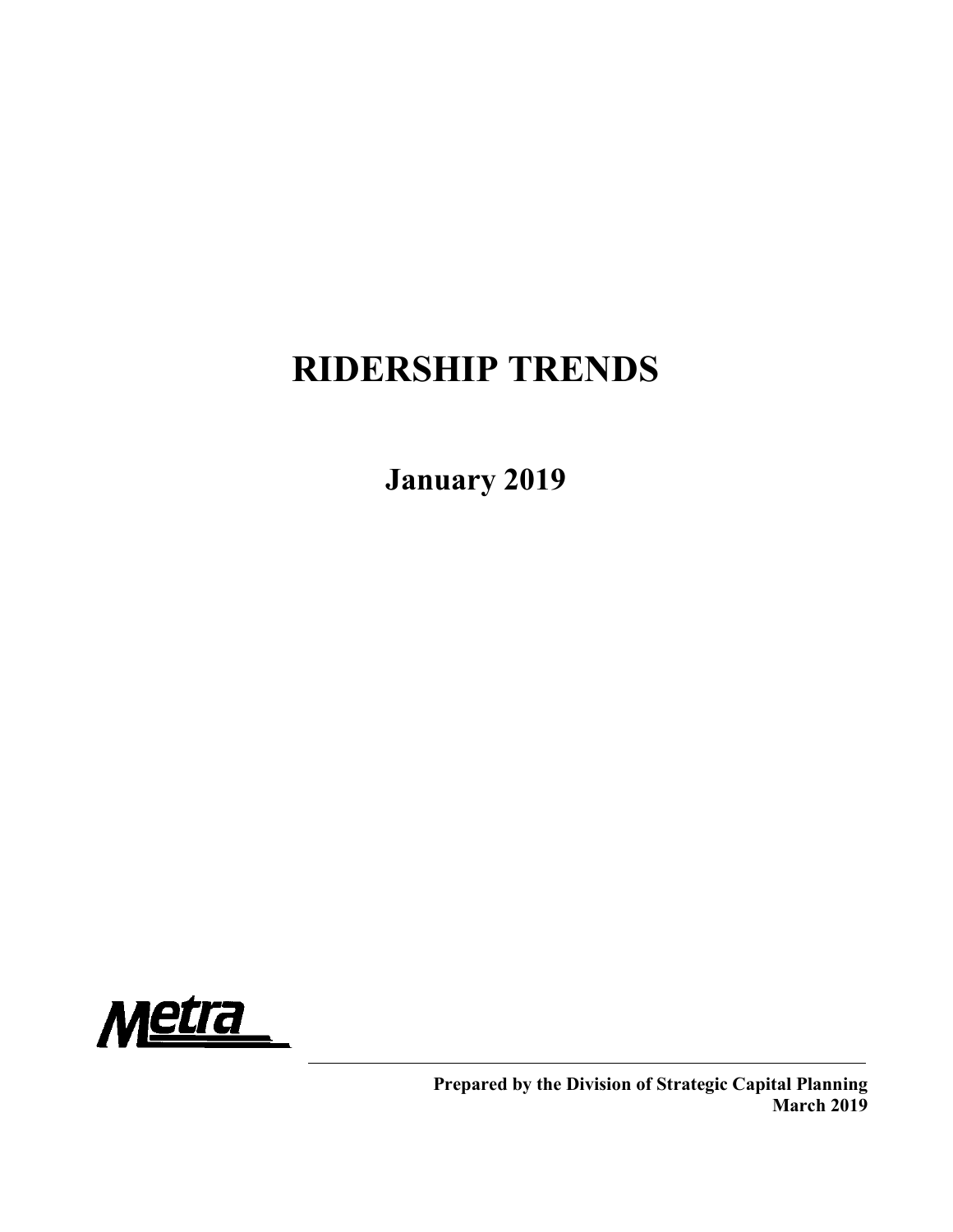## **Table of Contents**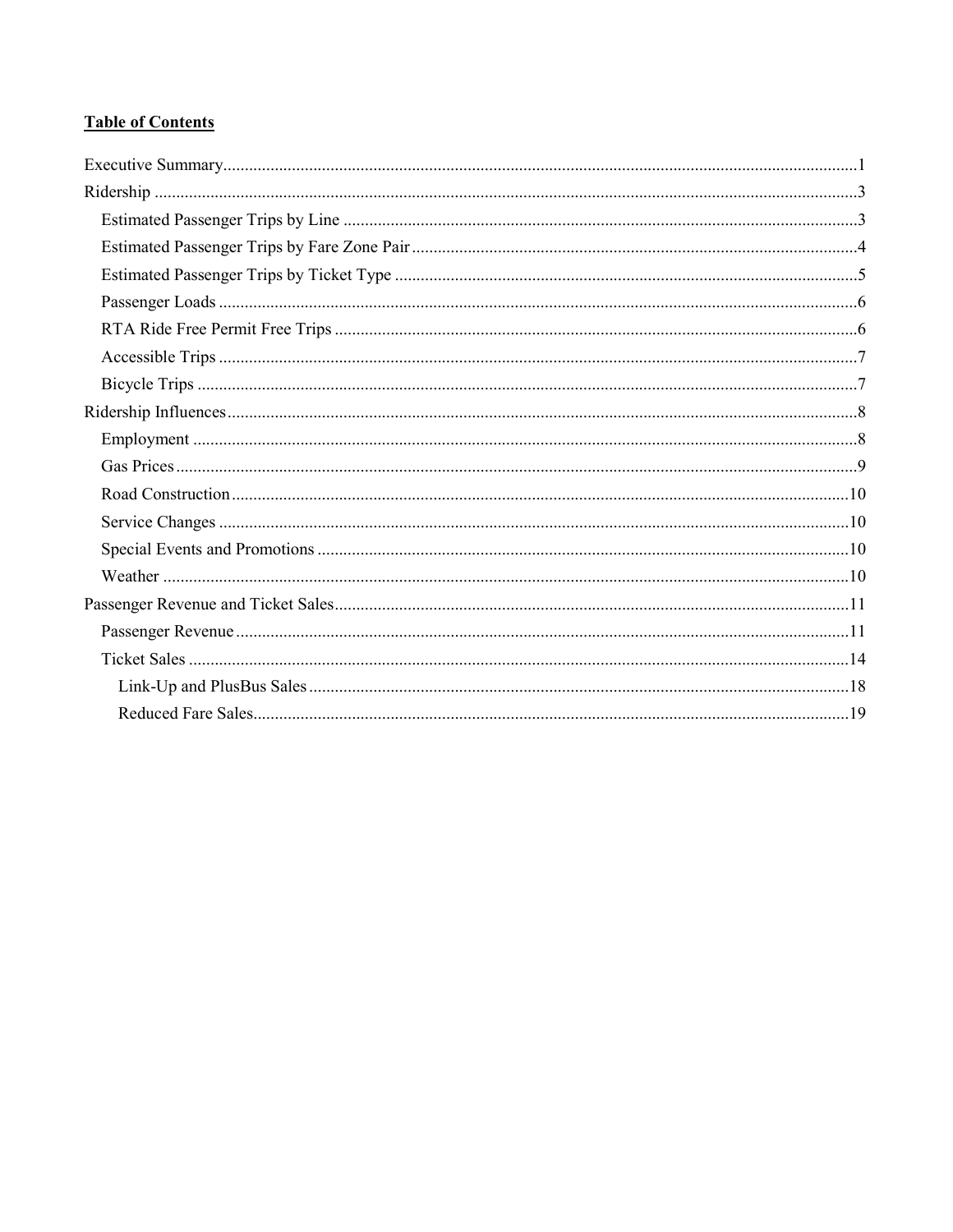#### Executive Summary

Estimated passenger trips decreased 12.2 percent in January 2019 compared to January 2018. January 2019 had the same number of Saturdays, Sundays, and holidays compared to January 2019. The following factors influenced ridership in January 2019:

- The Partial Federal Government Shutdown from December 22 to January 25
- The Polar Vortex extreme winter weather event on January 30 and 31, causing total passenger loads for the workweek beginning January 28 to be about 50 percent lower than previous weeks
- The lack of 10-Ride Ticket stockpiling in 2019 compared to 2018, due to there being no fare increase in 2019

Estimated passenger trips have decreased 4.1 percent in the last 12 months compared to the previous 12 months.

| Table 1: Estimated Passenger Trips by Month 1 |        |        |                                              |        |        |           |           |  |  |  |  |
|-----------------------------------------------|--------|--------|----------------------------------------------|--------|--------|-----------|-----------|--|--|--|--|
| Month                                         |        |        | <b>Estimated Passenger Trips (Thousands)</b> |        |        | Change    |           |  |  |  |  |
|                                               | 2015   | 2016   | 2017                                         | 2018   | 2019   | 2015-2019 | 2018-2019 |  |  |  |  |
| Jan                                           | 6,764  | 6,513  | 6,762                                        | 6,661  | 5,850  | $-13.5%$  | $-12.2%$  |  |  |  |  |
| Feb                                           | 6,297  | 6,310  | 5,985                                        | 5,651  |        |           |           |  |  |  |  |
| Mar                                           | 6,770  | 6,666  | 6,474                                        | 6,176  |        |           |           |  |  |  |  |
| Apr                                           | 6,663  | 6,497  | 6,305                                        | 6,162  |        |           |           |  |  |  |  |
| May                                           | 6,656  | 6,681  | 6,618                                        | 6,426  |        |           |           |  |  |  |  |
| Jun                                           | 7,260  | 7,066  | 6,941                                        | 6,607  |        |           |           |  |  |  |  |
| Jul                                           | 7,286  | 7,110  | 6,759                                        | 6,623  |        |           |           |  |  |  |  |
| Aug                                           | 7,100  | 6,866  | 7,055                                        | 6,742  |        |           |           |  |  |  |  |
| Sep                                           | 6,896  | 6,766  | 6,530                                        | 6,347  |        |           |           |  |  |  |  |
| Oct                                           | 6,949  | 6,832  | 6,740                                        | 6,694  |        |           |           |  |  |  |  |
| Nov                                           | 6,606  | 6,943  | 6,475                                        | 6,261  |        |           |           |  |  |  |  |
| <b>Dec</b>                                    | 6,385  | 6,153  | 5,976                                        | 5,739  |        |           |           |  |  |  |  |
| <b>Last 3 Months</b>                          | 20,248 | 19,503 | 19,858                                       | 19,111 | 17,850 | $-11.8%$  | $-6.6%$   |  |  |  |  |
| Last 12 Months                                | 83,697 | 81,379 | 80,651                                       | 78,519 | 75,278 | $-10.1%$  | $-4.1%$   |  |  |  |  |

<sup>1</sup> Values are rounded to the thousand. Change is calculated based on the unrounded values.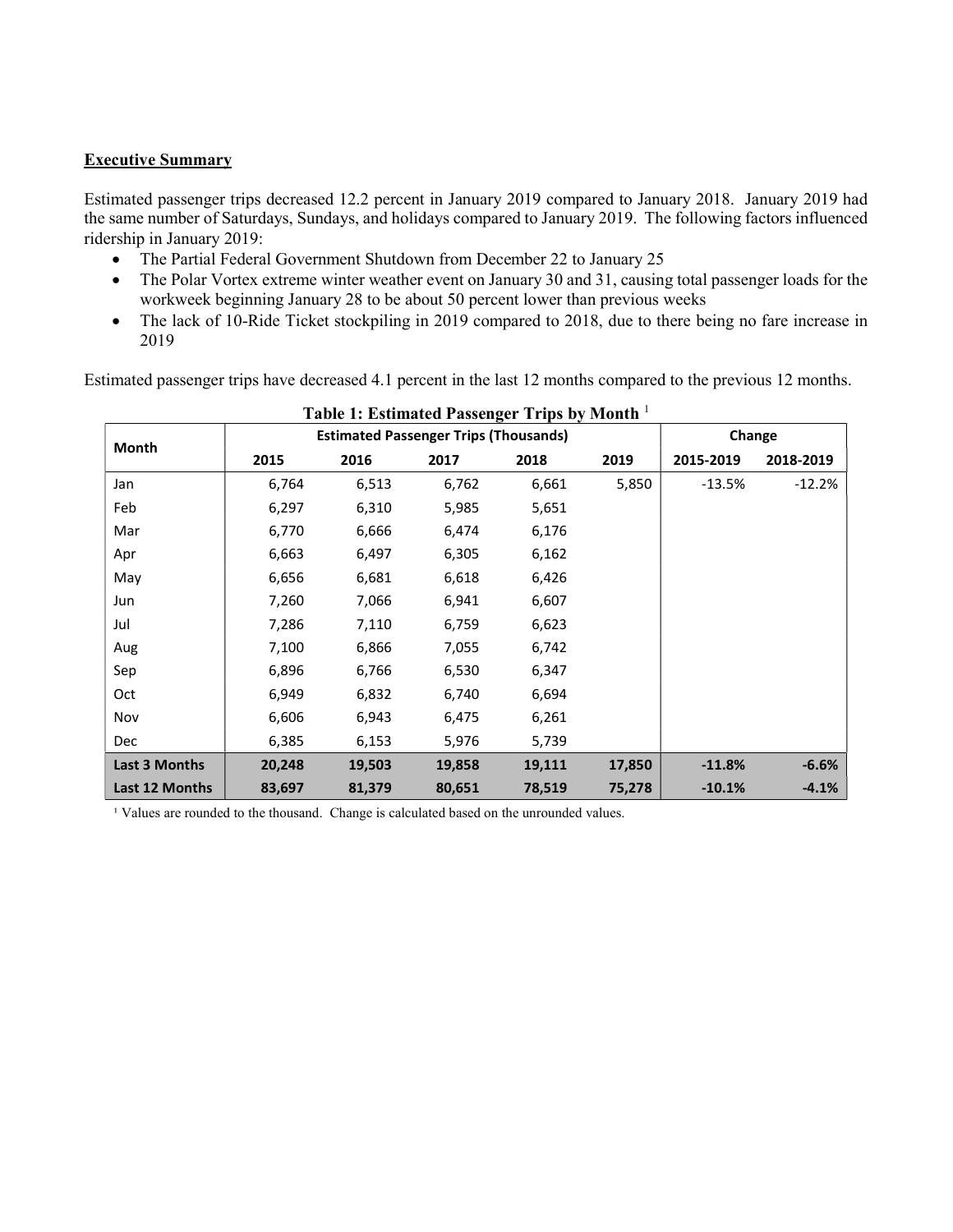

For the 2018 budget year, Metra estimated total annual passenger trips to be 75.6 million. To track how well ridership is comparing to this budgeted amount, monthly estimates have been calculated by distributing the budgeted trips throughout the year based on the distribution in previous years. Unanticipated differences in holiday and special event travel are common explanations for variations between the monthly budget distribution and actual ridership. These effects are less pronounced at the quarterly and annual level. Table 2 shows the estimated monthly passenger trips compared to this distribution.

|                    |                      | <b>Estimated Passenger Trips (Thousands)</b> |          |
|--------------------|----------------------|----------------------------------------------|----------|
| Month              | <b>Budget (2019)</b> | <b>Actual (2019)</b>                         | Variance |
| Jan                | 6,400                | 5,850                                        | $-8.6%$  |
| Feb                | 5,700                |                                              |          |
| Mar                | 5,950                |                                              |          |
| <b>1st Quarter</b> | 18,050               |                                              |          |
| Apr                | 6,450                |                                              |          |
| May                | 6,400                |                                              |          |
| Jun                | 6,360                |                                              |          |
| 2nd Quarter        | 19,210               |                                              |          |
| Jul                | 6,830                |                                              |          |
| Aug                | 6,490                |                                              |          |
| Sep                | 6,530                |                                              |          |
| 3rd Quarter        | 19,850               |                                              |          |
| Oct                | 6,500                |                                              |          |
| Nov                | 5,970                |                                              |          |
| Dec                | 5,990                |                                              |          |
| <b>4th Quarter</b> | 18,460               |                                              |          |
| <b>Total</b>       | 75,570               |                                              |          |

Table 2: Estimated vs. Budget Passenger Trips <sup>1</sup>

<sup>1</sup> Values are rounded to the thousand. Variance is calculated based on the unrounded values.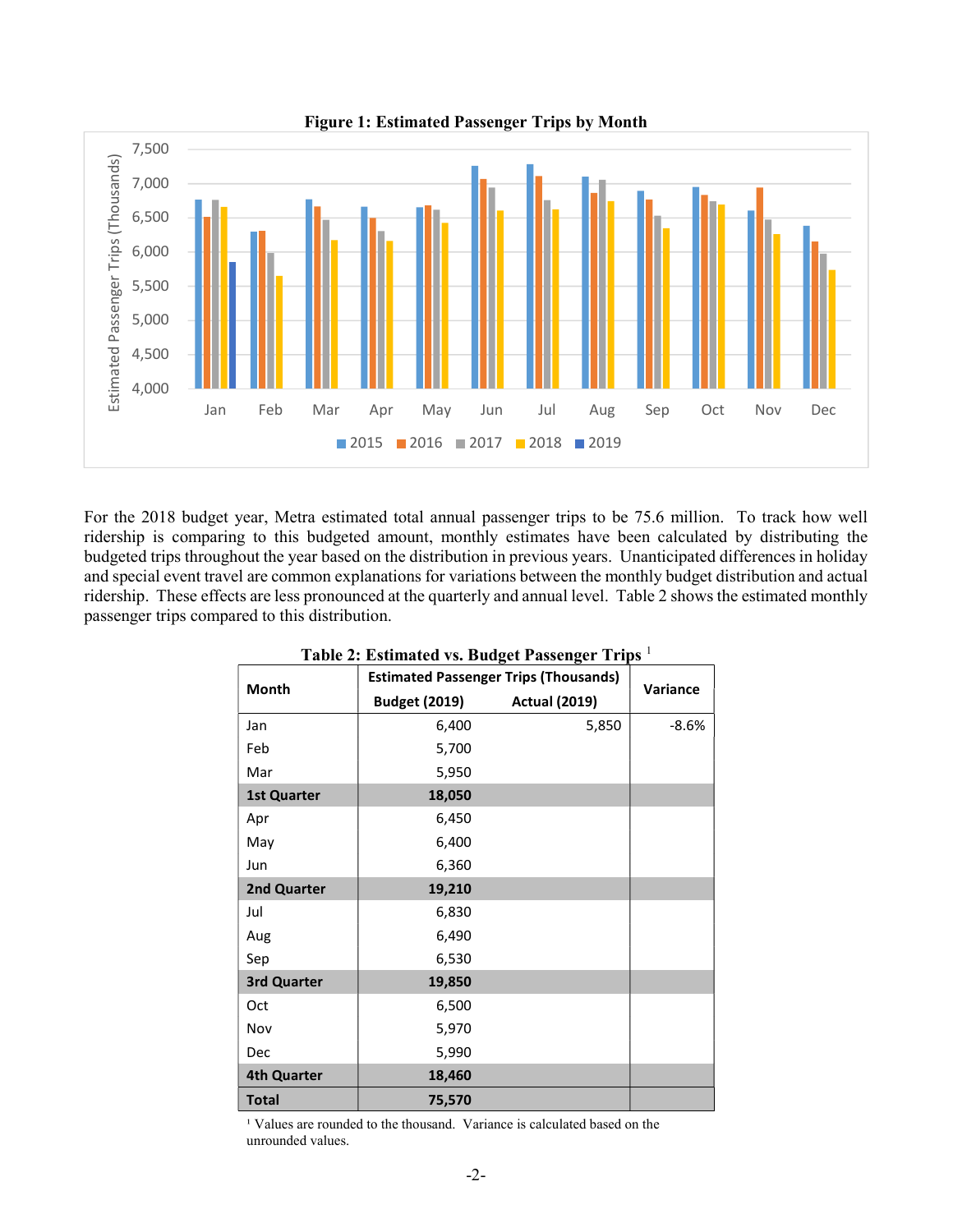## **Ridership**

Estimated ridership figures are based on the number of ticket sales multiplied by a standard ridership factor unique to each ticket type, in addition to the number of RTA Ride Free Permit passenger trips reported by conductors.

## Estimated Passenger Trips by Line

Table 3 shows estimated passenger trips by line for the current month, the last three months, and the last 12 months. Estimated passenger trips decreased by 6.6 percent in the last three months compared to the previous year, and decreased 4.1 percent in the last 12 months compared to the previous year.

|              |           |           |           | <b>Table 3: Estimated Passenger Trips by Line</b> |               |          |            |                |         |
|--------------|-----------|-----------|-----------|---------------------------------------------------|---------------|----------|------------|----------------|---------|
|              |           | January   |           |                                                   | Last 3 Months |          |            | Last 12 Months |         |
| Line         | 2018      | 2019      | Change    | 2018                                              | 2019          | Change   | 2018       | 2019           | Change  |
| <b>BNSF</b>  | 1,386,291 | 1,223,615 | $-11.7\%$ | 3,946,537                                         | 3,686,523     | $-6.6%$  | 16,238,763 | 15,659,976     | $-3.6%$ |
| НC           | 63,219    | 57,180    | $-9.6%$   | 177,609                                           | 171,246       | $-3.6%$  | 725,752    | 722,428        | $-0.5%$ |
| MD-N         | 593,526   | 513,273   | $-13.5%$  | 1,680,003                                         | 1,570,296     | $-6.5%$  | 6,829,059  | 6,529,806      | $-4.4%$ |
| MD-W         | 525,766   | 462,209   | $-12.1%$  | 1,523,534                                         | 1,425,266     | $-6.5%$  | 6,339,002  | 6,080,439      | $-4.1%$ |
| ME           | 665,078   | 581,285   | $-12.6%$  | 1,943,521                                         | 1,800,124     | -7.4%    | 8,087,524  | 7,632,328      | $-5.6%$ |
| <b>NCS</b>   | 149,916   | 127,162   | $-15.2%$  | 418,366                                           | 380,615       | $-9.0%$  | 1,687,098  | 1,618,230      | $-4.1%$ |
| <b>RI</b>    | 657,100   | 589,100   | $-10.3%$  | 1,925,298                                         | 1,793,218     | $-6.9%$  | 7,903,327  | 7,510,330      | $-5.0%$ |
| <b>SWS</b>   | 213,163   | 193,331   | $-9.3%$   | 610,914                                           | 579,685       | $-5.1%$  | 2,454,995  | 2,401,089      | $-2.2%$ |
| UP-N         | 780,979   | 662,002   | $-15.2%$  | 2,182,477                                         | 2,010,027     | -7.9%    | 9,021,363  | 8,570,799      | $-5.0%$ |
| UP-NW        | 921,503   | 820,610   | $-10.9\%$ | 2,670,207                                         | 2,524,254     | $-5.5%$  | 10,907,566 | 10,496,787     | $-3.8%$ |
| UP-W         | 704,013   | 620,447   | $-11.9%$  | 2,033,015                                         | 1,909,231     | $-6.1\%$ | 8,324,978  | 8,055,778      | $-3.2%$ |
| <b>Total</b> | 6,660,551 | 5,850,211 | $-12.2%$  | 19,111,481                                        | 17,850,483    | $-6.6%$  | 78,519,424 | 75,277,989     | $-4.1%$ |

-3-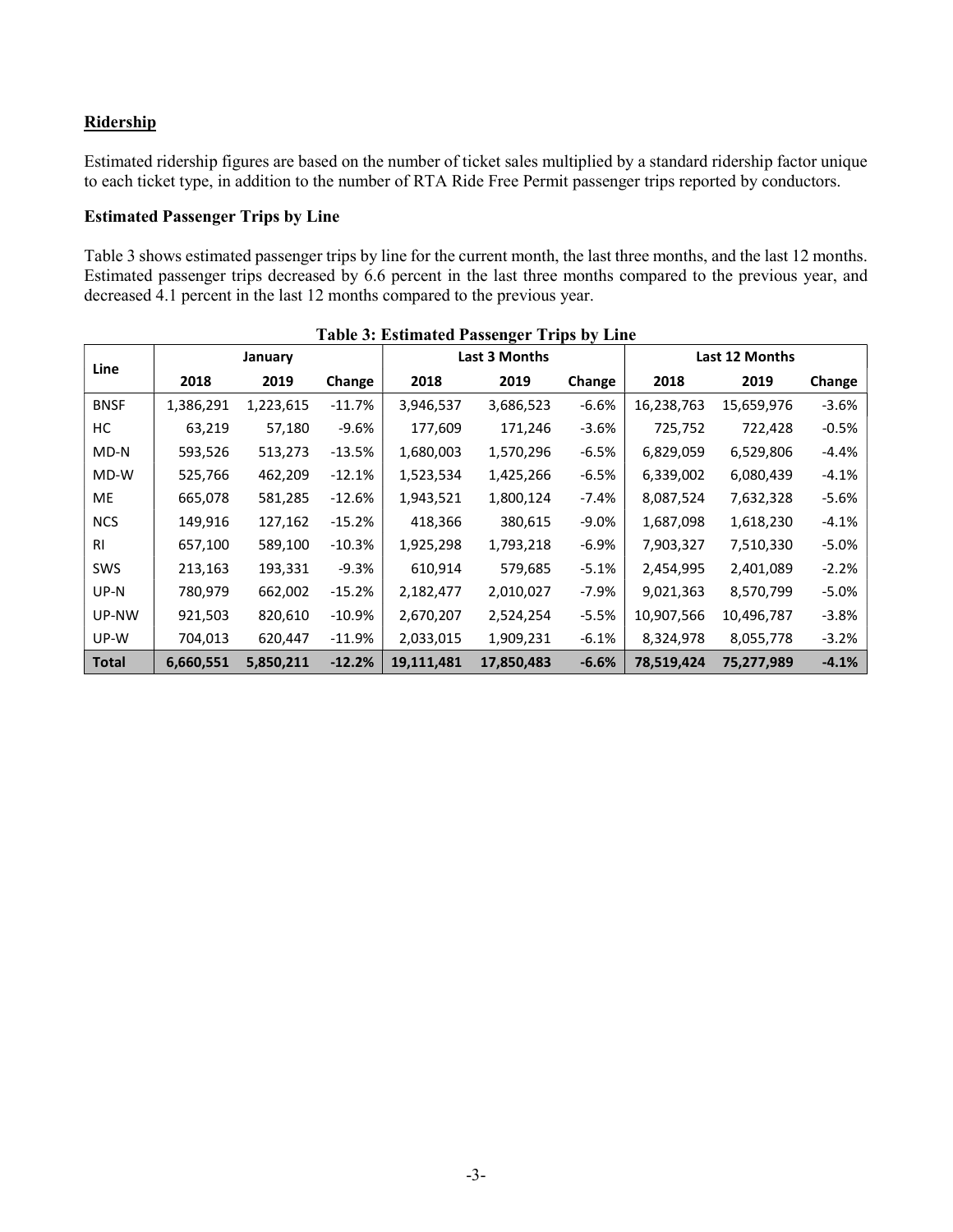#### Estimated Passenger Trips by Fare Zone Pair

Table 4 shows estimated passenger trips by fare zone pair for the current month, the last three months, and the last 12 months.

- The long-term decline in No Zone Pair passenger trips is expected to continue as data collection improvements and the shift to the Ventra App cause fewer trips to be reported without a zone pair.
- In July 2018, year-long testing of the zone consolidation policy began. All tickets for Zones K through M were capped to the price of Zone J tickets. This caused an increase in passenger trips for Zone A-J, and a decrease for passenger trips for Zones A-K and A-M. There are no stations in Zone L.

|                  |       | <b>January (Thousands)</b>   |           |        | <b>Last 3 Months (Thousands)</b> |          |        | Last 12 Months (Thousands) |           |
|------------------|-------|------------------------------|-----------|--------|----------------------------------|----------|--------|----------------------------|-----------|
| <b>Zone Pair</b> | 2018  | 2019                         | Change    | 2018   | 2019                             | Change   | 2018   | 2019                       | Change    |
| A-A              | 22    | 19                           | $-15.3%$  | 57     | 54                               | $-5.6%$  | 239    | 234                        | $-1.9%$   |
| A-B              | 509   | 443                          | $-12.9%$  | 1,397  | 1,310                            | $-6.2%$  | 5,657  | 5,459                      | $-3.5%$   |
| A-C              | 937   | 834                          | $-11.0\%$ | 2,628  | 2,500                            | $-4.9%$  | 10,584 | 10,377                     | $-2.0%$   |
| A-D              | 1,133 | 994                          | $-12.3%$  | 3,192  | 2,972                            | $-6.9%$  | 12,995 | 12,533                     | $-3.6%$   |
| A-E              | 1,437 | 1,297                        | $-9.7%$   | 4,032  | 3,861                            | $-4.2%$  | 16,453 | 16,012                     | $-2.7%$   |
| A-F              | 865   | 746                          | $-13.8%$  | 2,424  | 2,250                            | $-7.2%$  | 9,880  | 9,674                      | $-2.1%$   |
| $A-G$            | 524   | 464                          | $-11.4%$  | 1,471  | 1,385                            | $-5.8%$  | 6,023  | 5,856                      | $-2.8%$   |
| A-H              | 420   | 363                          | $-13.7%$  | 1,195  | 1,111                            | $-7.0\%$ | 4,909  | 4,733                      | $-3.6%$   |
| A-I              | 143   | 124                          | $-13.1%$  | 409    | 382                              | $-6.7%$  | 1,655  | 1,618                      | $-2.3%$   |
| A-J              | 25    | 51                           | 105.8%    | 72     | 161                              | 123.4%   | 293    | 484                        | 65.1%     |
| A-K              | 28    | $\overline{\phantom{a}}$     | $-100%$   | 82     | $\overline{\phantom{a}}$         | $-100%$  | 331    | 148                        | $-55.2%$  |
| A-M              | 7     | $\qquad \qquad \blacksquare$ | $-100%$   | 21     | $\overline{\phantom{a}}$         | $-100%$  | 89     | 37                         | $-58.3%$  |
| A-J, K, & M      | 60    | 51                           | $-14.0%$  | 174    | 161                              | $-7.8%$  | 713    | 670                        | $-6.1%$   |
| Intermediate     | 206   | 174                          | $-15.8%$  | 580    | 526                              | $-9.3%$  | 2,435  | 2,279                      | $-6.4%$   |
| No Zone Pair     | 405   | 342                          | $-15.6%$  | 1,552  | 1,338                            | $-13.8%$ | 6,977  | 5,833                      | $-16.4\%$ |
| Total            | 6,661 | 5,850                        | $-12.2%$  | 19,111 | 17,850                           | $-6.6%$  | 78,519 | 75,278                     | $-4.1%$   |

| Table 4: Estimated Passenger Trips by Fare Zone Pair 1 |  |  |  |
|--------------------------------------------------------|--|--|--|
|                                                        |  |  |  |

<sup>1</sup> Values are rounded to the thousand. Change is calculated based on the unrounded values.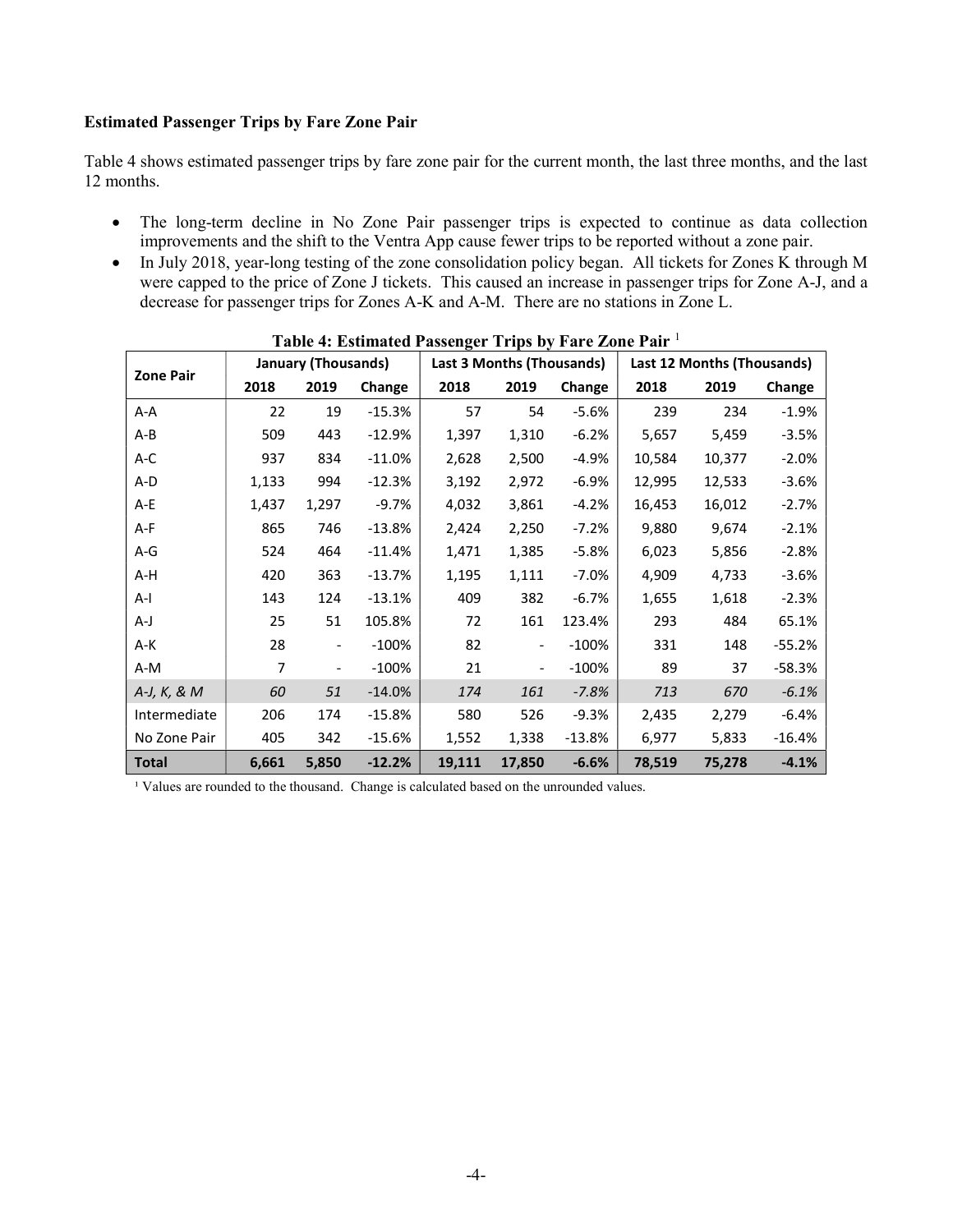#### Estimated Passenger Trips by Ticket Type

Table 5 shows estimated passenger trips by ticket type for the current month, the last three months, and the last 12 months. Special event tickets and other data irregularities can affect month-to-month comparisons of passenger trips by ticket type:

 Stockpiling of 10-Ride Tickets occurred in advance of the 2018 fare increase. As a result, 10-Ride Ticket passenger trips are overstated in January 2018 compared to January 2019.

|                       |       |                          | January (Thousands) | $\overline{ }$ |              |        |                          | Last 3 Months (Thousands) |              |              |
|-----------------------|-------|--------------------------|---------------------|----------------|--------------|--------|--------------------------|---------------------------|--------------|--------------|
| <b>Ticket Type</b>    |       |                          |                     | <b>Share</b>   | <b>Share</b> |        |                          |                           | <b>Share</b> | <b>Share</b> |
|                       | 2018  | 2019                     | Change              | 2018           | 2019         | 2018   | 2019                     | Change                    | 2018         | 2019         |
| <b>Monthly Pass</b>   | 3,666 | 3,557                    | $-3.0%$             | 54.9%          | 60.8%        | 10,826 | 10,509                   | $-2.9%$                   | 56.7%        | 59.0%        |
| 10-Ride Ticket        | 2,118 | 1,460                    | $-31.1%$            | 31.7%          | 24.9%        | 5,174  | 4,315                    | $-16.6%$                  | 27.1%        | 24.2%        |
| One-Way Ticket        | 625   | 623                      | $-0.3%$             | 9.4%           | 10.6%        | 2,066  | 2,146                    | 3.9%                      | 10.8%        | 12.0%        |
| <b>Weekend Pass</b>   | 195   | 151                      | $-22.6%$            | 2.9%           | 2.6%         | 802    | 648                      | $-19.2%$                  | 4.2%         | 3.6%         |
| <b>Special Passes</b> | 0     | $\overline{\phantom{a}}$ | 0%                  | 0.0%           | 0.0%         | 0      | $\overline{\phantom{0}}$ | 0%                        | 0.0%         | 0.0%         |
| RTA Ride Free Permit  | 69    | 63                       | $-8.4%$             | 1.0%           | 1.1%         | 211    | 200                      | $-5.6%$                   | 1.1%         | 1.1%         |
| Total $2$             | 6.673 | 5,853                    | $-12.3%$            |                |              | 19.079 | 17.817                   | $-6.6%$                   |              |              |

| Table 5: Estimated Passenger Trips by Ticket Type <sup>1</sup> |  |  |
|----------------------------------------------------------------|--|--|
|                                                                |  |  |

|                       |        |        | Last 12 Months (Thousands) |              |              |
|-----------------------|--------|--------|----------------------------|--------------|--------------|
| <b>Ticket Type</b>    |        |        |                            | <b>Share</b> | <b>Share</b> |
|                       | 2018   | 2019   | Change                     | 2018         | 2019         |
| <b>Monthly Pass</b>   | 45,820 | 44,286 | $-3.3%$                    | 58.3%        | 58.8%        |
| 10-Ride Ticket        | 18,915 | 17,780 | $-6.0%$                    | 24.1%        | 23.6%        |
| One-Way Ticket        | 9,198  | 9,510  | 3.4%                       | 11.7%        | 12.6%        |
| <b>Weekend Pass</b>   | 3,524  | 2,757  | $-21.8%$                   | 4.5%         | 3.7%         |
| <b>Special Passes</b> | 129    | 90     | $-29.9%$                   | 0.2%         | 0.1%         |
| RTA Ride Free Permit  | 942    | 876    | $-7.0%$                    | 1.2%         | 1.2%         |
| Total $^2$            | 78.528 | 75.299 | $-4.1%$                    |              |              |

<sup>1</sup> Values are rounded to the thousand. Change and share are calculated based on the unrounded values.

<sup>2</sup> Passenger trip totals differ from those presented in other tables in this report, due to adjustments made for group sales, marketing sales, and refunds.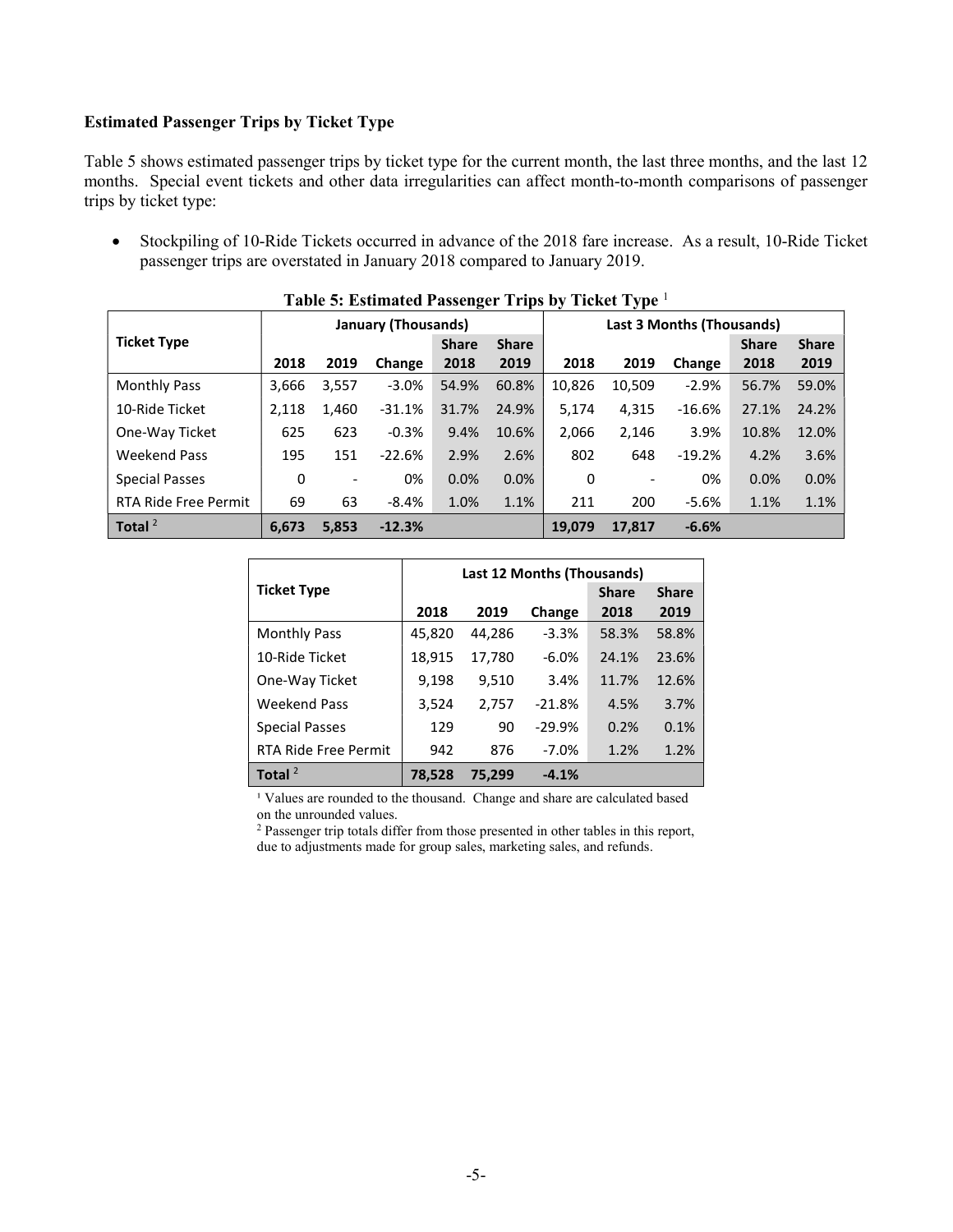#### Passenger Loads

Table 6 shows the average daily passenger loads by service period for the current month, the last three months, and the last 12 months, derived from conductor counts. Average peak-peak direction passenger loads decreased by 10.1 percent in the current month, and average total weekday passenger loads decreased by 10.3 percent in the same period.

| <b>Service Period</b>    |      | January (Thousands) |           |      | Last 3 Months<br>(Thousands) |         | Last 12 Months<br>(Thousands) |      |          |  |
|--------------------------|------|---------------------|-----------|------|------------------------------|---------|-------------------------------|------|----------|--|
|                          | 2018 | 2019                | Change    | 2018 | 2019                         | Change  | 2018                          | 2019 | Change   |  |
| Peak - Peak Direction    | 213  | 191                 | $-10.1%$  | 205  | 192                          | $-6.2%$ | 215                           | 209  | $-2.8%$  |  |
| Peak - Reverse Direction | 19   | 16                  | $-14.4%$  | 19   | 17                           | $-9.1%$ | 20                            | 19   | $-4.0\%$ |  |
| Midday                   | 28   | 25                  | $-9.5%$   | 32   | 30                           | $-6.3%$ | 32                            | 31   | $-4.5%$  |  |
| Evening                  | 14   | 12                  | $-10.1%$  | 15   | 14                           | $-5.7%$ | 16                            | 16   | $-3.1%$  |  |
| Weekday                  | 273  | 245                 | $-10.3%$  | 271  | 253                          | $-6.4%$ | 284                           | 275  | $-3.1%$  |  |
| Saturday                 | 49   | 44                  | $-10.0\%$ | 58   | 56                           | $-4.2%$ | 65                            | 59   | $-9.2%$  |  |
| Sunday                   | 27   | 29                  | 5.1%      | 33   | 34                           | 4.1%    | 41                            | 38   | $-5.8\%$ |  |

Table 6: Average Daily Passenger Loads<sup>1</sup>

<sup>1</sup> Values are rounded to the thousand. Change is calculated based on the unrounded values.

## RTA Ride Free Permit Free Trips

Figure 2 shows the number of RTA Ride Free Permit passenger trips for the last five years. Trips are included in ridership estimates because Metra is eligible for reimbursement for the number provided.



Figure 2: RTA Ride Free Permit Passenger Trips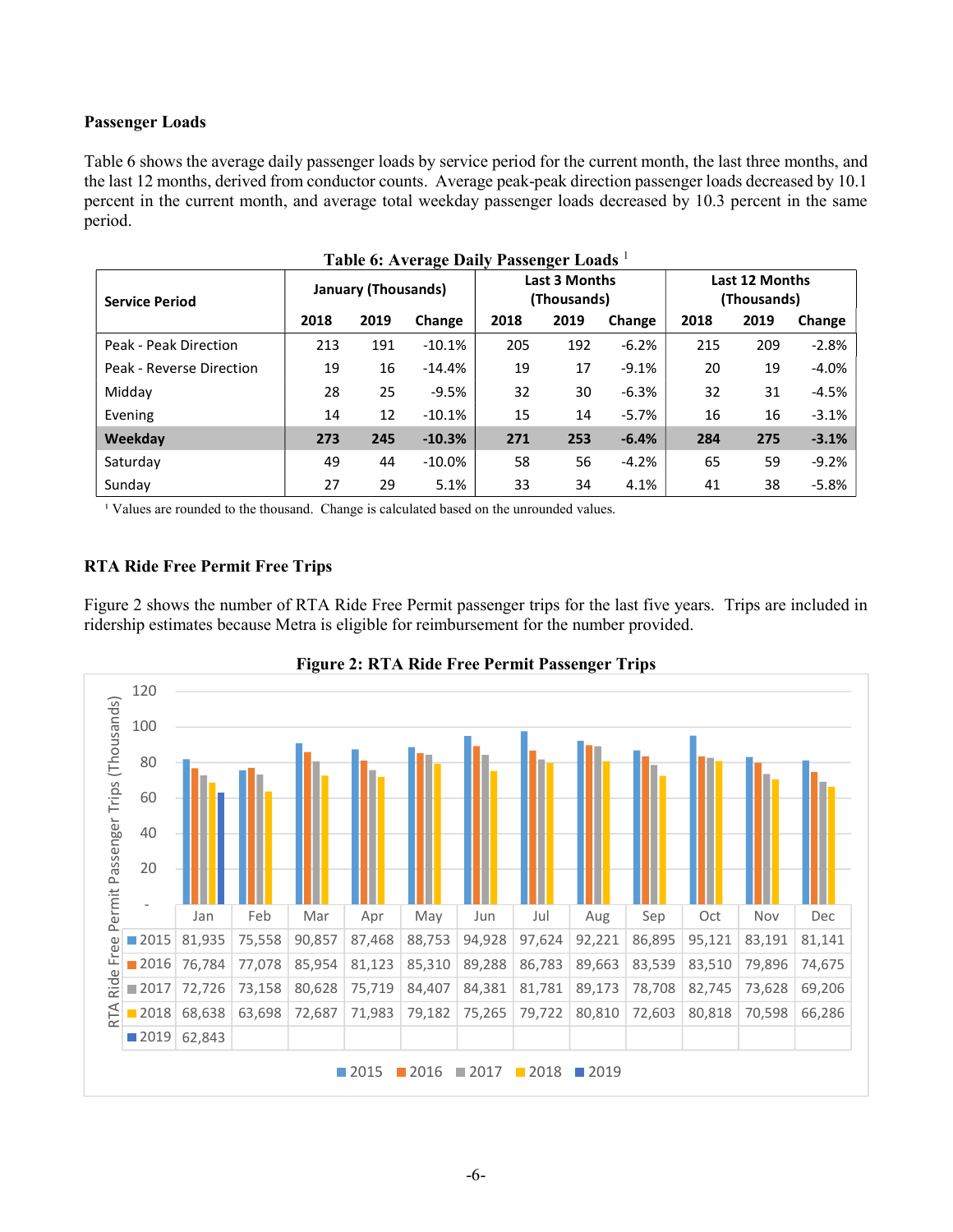## Accessible Trips

Figure 3 shows the number of trips provided using accessible equipment. Accessible equipment consists of bridge plates on the Metra Electric and wheelchair lifts on all other lines.



Figure 3: Accessible Trips

## Bicycle Trips

Figure 4 shows the number of trips provided where the passenger transported a bicycle.



Figure 4: Bicycle Trips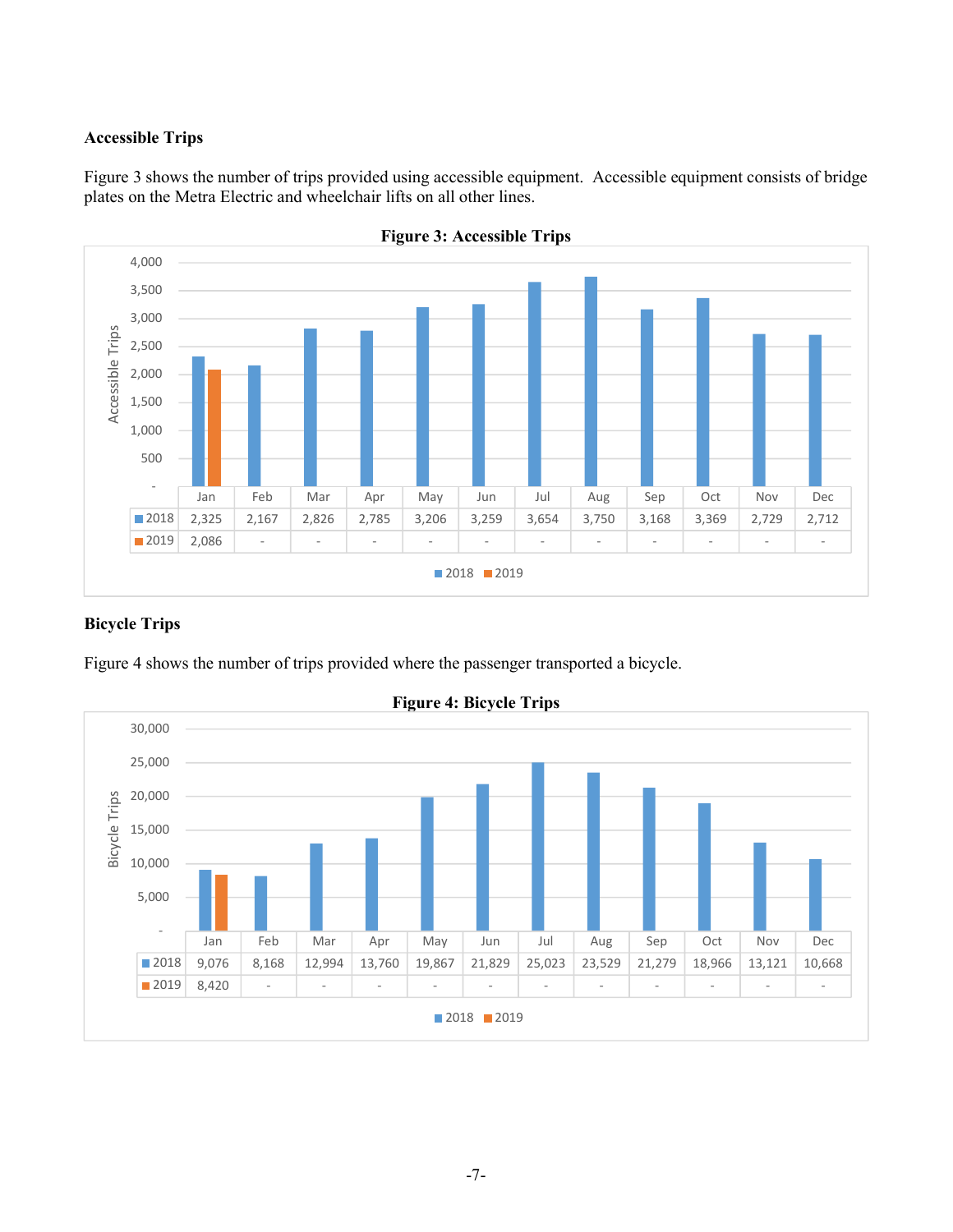#### Ridership Influences

Many different factors (such as the employment, gas prices, road construction, service changes, and special events) can influence ridership trends.

#### Employment

Figure 5 shows the number of persons employed in the six-county Chicago Region. The number of persons employed increased 0.3 percent in December 2018 compared to December 2017. Employment data for January 2019 will be released in March 2019.



Figure 5: Persons Employed in the Chicago Region <sup>1</sup>

| Year                       | Jan   | Feb   | Mar   | Apr   | May   | Jun   | Jul   | Aug   | Sep   | Oct   | Nov   | <b>Dec</b> | Year-to-<br>date<br>Average |
|----------------------------|-------|-------|-------|-------|-------|-------|-------|-------|-------|-------|-------|------------|-----------------------------|
| 2014                       | 3,922 | 3,927 | 3,972 | 3,960 | 3,980 | 4,045 | 4,068 | 4,032 | 4,033 | 4,076 | 4,075 | 4,075      | 4,014                       |
| 2015                       | 4,010 | 4,014 | 4,016 | 4,038 | 4,066 | 4,122 | 4,134 | 4,108 | 4,084 | 4,107 | 4,078 | 4,072      | 4,071                       |
| 2016                       | 4,033 | 4,078 | 4,115 | 4,128 | 4,150 | 4,192 | 4,218 | 4,155 | 4,125 | 4,106 | 4,105 | 4,087      | 4,124                       |
| 2017                       | 4.044 | 4,070 | 4,098 | 4,066 | 4,102 | 4,156 | 4,151 | 4,089 | 4,085 | 4,088 | 4,115 | 4,102      | 4,097                       |
| 2018                       | 4.050 | 4,113 | 4,130 | 4,111 | 4,131 | 4,171 | 4,187 | 4,131 | 4,113 | 4,147 | 4,161 | 4,113      | 4,130                       |
| Change<br>$2017 -$<br>2018 | 0.1%  | 1.1%  | 0.8%  | 1.1%  | 0.7%  | 0.4%  | 0.9%  | 1.0%  | 0.7%  | 1.5%  | 1.1%  | 0.3%       | 0.8%                        |

<sup>1</sup> Values are rounded to the thousand. Change is calculated based on the unrounded values.

Source: Illinois Department of Employment Security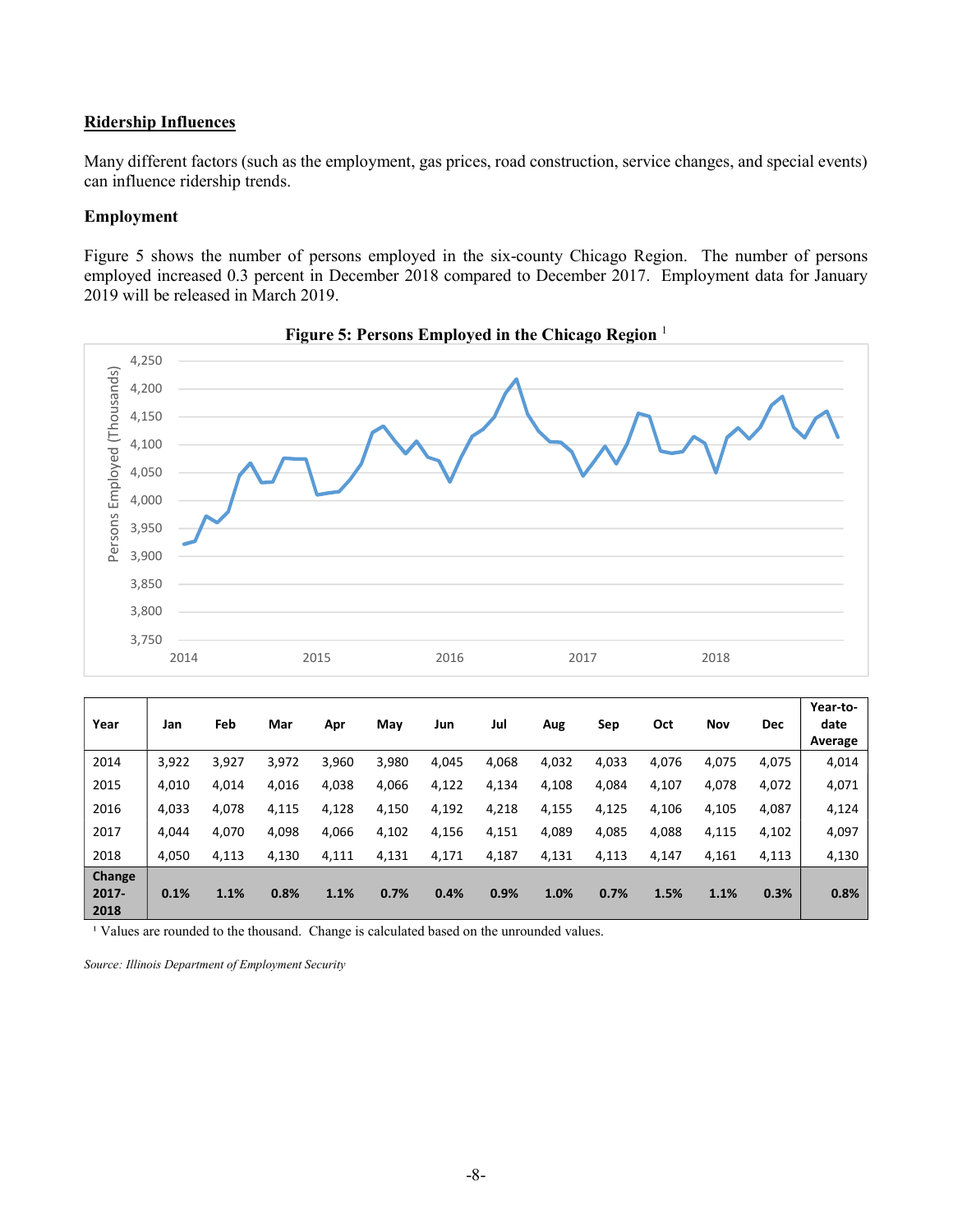## Gas Prices

Figure 6 shows the average price of unleaded regular gas for the Chicago-Naperville-Elgin area. The average price of a gallon of regular unleaded gas was \$2.16 in January 2019, a \$0.52 decrease compared to January 2018.



| Year                | Jan      | Feb    | Mar    | Apr    | May    | Jun    | Jul    | Aug    | Sep    | Oct    | Nov    | Dec    | Year-to-<br>date<br>Average |
|---------------------|----------|--------|--------|--------|--------|--------|--------|--------|--------|--------|--------|--------|-----------------------------|
| 2015                | \$3.45   | \$3.52 | \$3.83 | \$3.95 | \$3.86 | \$3.99 | \$3.71 | \$3.57 | \$3.61 | \$3.30 | \$3.00 | \$2.57 | \$3.45                      |
| 2016                | \$1.89   | \$1.61 | \$2.00 | \$2.24 | \$2.40 | \$2.61 | \$2.30 | \$2.29 | \$2.31 | \$2.31 | \$2.14 | \$2.33 | \$1.89                      |
| 2017                | \$2.45   | \$2.32 | \$2.35 | \$2.55 | \$2.43 | \$2.34 | \$2.38 | \$2.45 | \$2.58 | \$2.54 | \$2.74 | \$2.58 | \$2.45                      |
| 2018                | \$2.69   | \$2.59 | \$2.64 | \$2.85 | \$3.08 | \$3.01 | \$2.94 | \$2.92 | \$2.94 | \$2.85 | \$2.49 | \$2.26 | \$2.69                      |
| 2019                | \$2.16   |        |        |        |        |        |        |        |        |        |        |        | \$2.16                      |
| Change<br>2018-2019 | $-50.52$ |        |        |        |        |        |        |        |        |        |        |        | $-50.52$                    |

Source: Bureau of Labor Statistics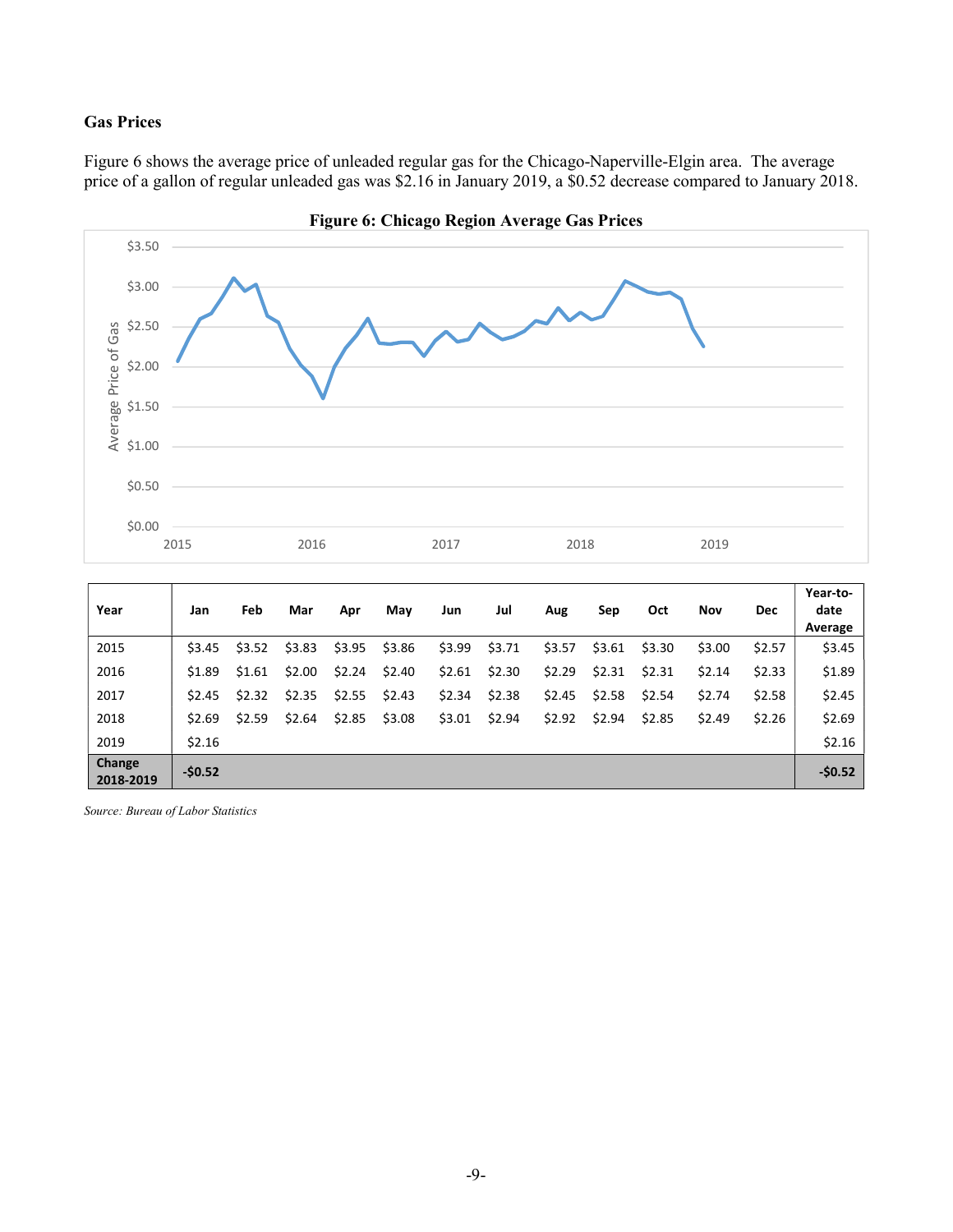#### Road Construction

No new roadway construction projects of regional significance began in January. The following projects are either under construction or were recently completed:

• Jane Byrne Interchange Reconfiguration – In 2015, work began on a major reconfiguration of the Jane Byrne Interchange. Work is expected to continue through 2022.

#### Service Changes

On January 28, a new schedule was implemented on the Rock Island Line. The new schedule includes changes necessary for the new Positive Train Control (PTC) safety system, as well as some service enhancements such as new express trains.

#### Special Events and Promotions

Metra offered \$10 unlimited ride passes valid on New Year's Eve and New Year's Day, Dec 31 and Jan 1.

Family Fares were in effect on January 1.

#### Weather

The Chicago region experienced a Polar Vortex extreme winter weather event on January 30 and 31. Metra operated on a modified schedule on January 30 and 31 due to the extreme cold. Total passenger loads data shows that ridership was depressed for the entire workweek beginning January 28, about 50 percent lower compared to the weeks of January 7-11 and January 14-18.

Metra Electric Line service was suspended on January 30 and 31 due to the extreme cold and a Canadian National freight train derailment.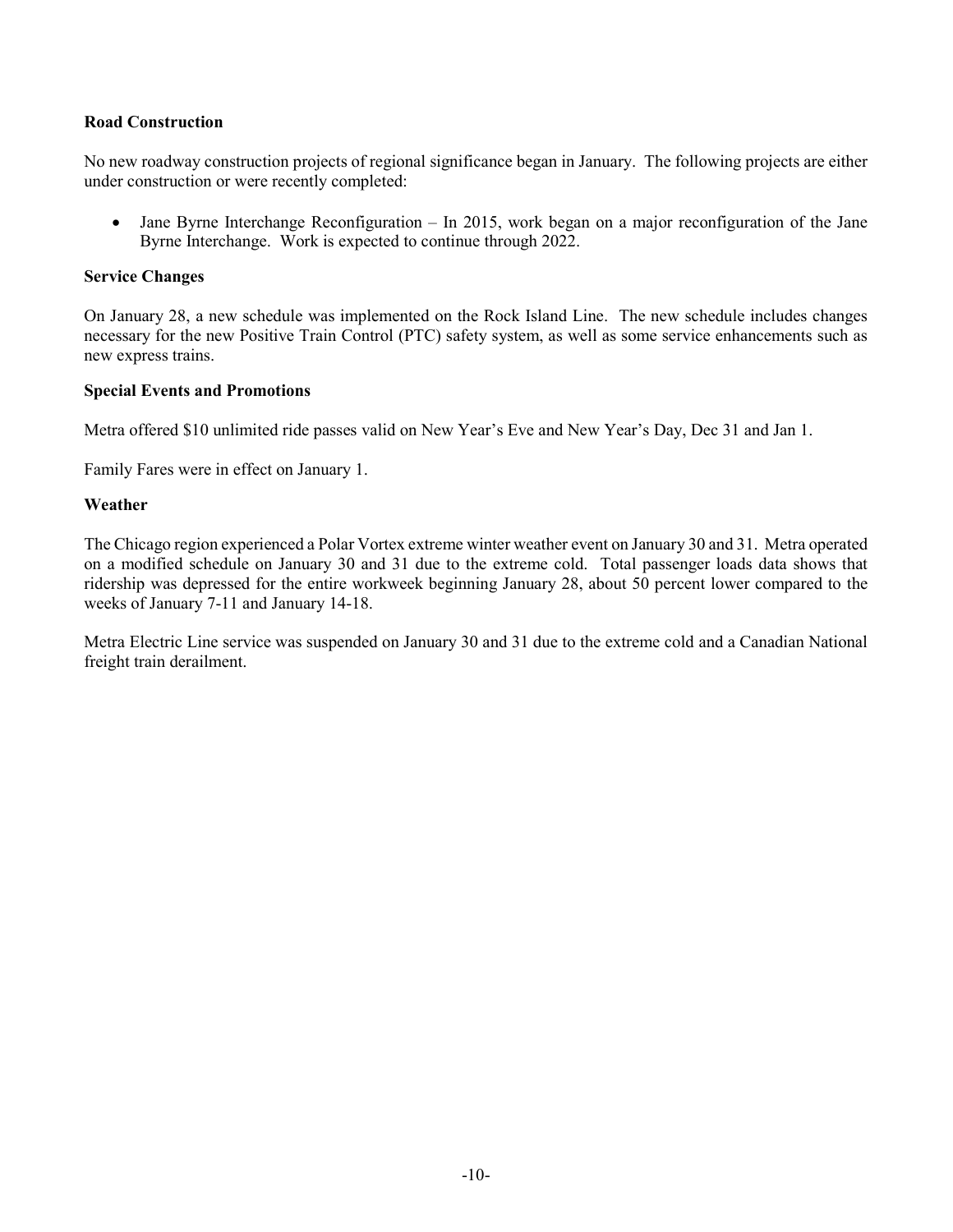#### Passenger Revenue and Ticket Sales

Changes in fares, ticket policies, and ticket sales channels can affect passenger revenue and ticket sales trends:

- The Ventra App was introduced in November 2015, causing a long-term shift from ticket agent and conductor sales to sales through the app.
- In June 2018, Metra stopped selling Monthly Passes and 10-Ride Tickets from vending machines at 15 nondowntown stations on the Metra Electric Line.
- In June 2018, Metra ended its Ticket-by-Internet program.
- In July 2018, yearlong testing of the zone consolidation policy began. All tickets from Zone A to Zones K through M were capped at the price of Zone J tickets.
- In July 2018, select stations with perceived inconsistencies in distance from downtown were reassigned to closer zones. Ashland, Racine, West Pullman, Stewart Ridge and State Street stations moved from Zone D to C. On the Metra Electric mainline, the 83rd Street and 87th Street stations were moved from Zone C to B. On the Rock Island Beverly Branch, the 123rd Street Station was moved from Zone D to C.
- In December 2018, an update to the Ventra app ended the option for purchasing mobile tickets without creating a Ventra account.

Special event tickets and other data irregularities can affect month-to-month comparisons of passenger revenue and ticket sales figures:

 Stockpiling of 10-Ride Tickets occurred in advance of the 2017 and 2018 fare increases. As a result, 10- Ride Ticket passenger revenue and ticket sales were overstated in January 2018 and understated in subsequent months.

#### Passenger Revenue

Table 7 shows passenger revenue by line for the current month, the last three months, and the last 12 months.

|              | Table 7: Passenger Revenue by Line <sup>1</sup> |                            |          |          |                           |         |                            |           |        |  |  |
|--------------|-------------------------------------------------|----------------------------|----------|----------|---------------------------|---------|----------------------------|-----------|--------|--|--|
|              |                                                 | <b>January (Thousands)</b> |          |          | Last 3 Months (Thousands) |         | Last 12 Months (Thousands) |           |        |  |  |
| Line         | 2018                                            | 2019                       | Change   | 2018     | 2019                      | Change  | 2018                       | 2019      | Change |  |  |
| <b>BNSF</b>  | \$6,621                                         | \$6,162                    | $-6.9%$  | \$18,652 | \$18,592                  | $-0.3%$ | \$76,124                   | \$78,923  | 3.7%   |  |  |
| НC           | \$317                                           | \$300                      | $-5.5%$  | \$883    | \$899                     | 1.9%    | \$3,597                    | \$3,791   | 5.4%   |  |  |
| MD-N         | \$2,855                                         | \$2,614                    | $-8.4%$  | \$7,969  | \$7,987                   | 0.2%    | \$32,239                   | \$33,346  | 3.4%   |  |  |
| MD-W         | \$2,536                                         | \$2,333                    | $-8.0\%$ | \$7,208  | \$7,175                   | $-0.5%$ | \$29,778                   | \$30,675  | 3.0%   |  |  |
| <b>ME</b>    | \$2,814                                         | \$2,615                    | $-7.1%$  | \$8,169  | \$8,082                   | $-1.1%$ | \$33,881                   | \$34,341  | 1.4%   |  |  |
| <b>NCS</b>   | \$828                                           | \$726                      | $-12.4%$ | \$2,281  | \$2,170                   | -4.9%   | \$9,131                    | \$9,247   | 1.3%   |  |  |
| <b>RI</b>    | \$2,944                                         | \$2,783                    | $-5.5%$  | \$8,528  | \$8,462                   | $-0.8%$ | \$34,886                   | \$35,491  | 1.7%   |  |  |
| <b>SWS</b>   | \$953                                           | \$913                      | $-4.2%$  | \$2,702  | \$2,722                   | 0.7%    | \$10,822                   | \$11,274  | 4.2%   |  |  |
| UP-N         | \$3,278                                         | \$2,978                    | $-9.2%$  | \$9,098  | \$9,051                   | $-0.5%$ | \$37,579                   | \$38,656  | 2.9%   |  |  |
| UP-NW        | \$4,526                                         | \$4,219                    | $-6.8%$  | \$12,966 | \$13,009                  | 0.3%    | \$52,534                   | \$54,276  | 3.3%   |  |  |
| UP-W         | \$3,317                                         | \$3,093                    | $-6.7%$  | \$9,465  | \$9,545                   | 0.8%    | \$38,661                   | \$40,378  | 4.4%   |  |  |
| <b>Total</b> | \$30,989                                        | \$28,735                   | $-7.3%$  | \$87,921 | \$87,695                  | $-0.3%$ | \$359,232                  | \$370,399 | 3.1%   |  |  |

| Table 7: Passenger Revenue by Line 1 |  |  |
|--------------------------------------|--|--|
|--------------------------------------|--|--|

<sup>1</sup> Values are rounded to the thousand. Change is calculated based on the unrounded values.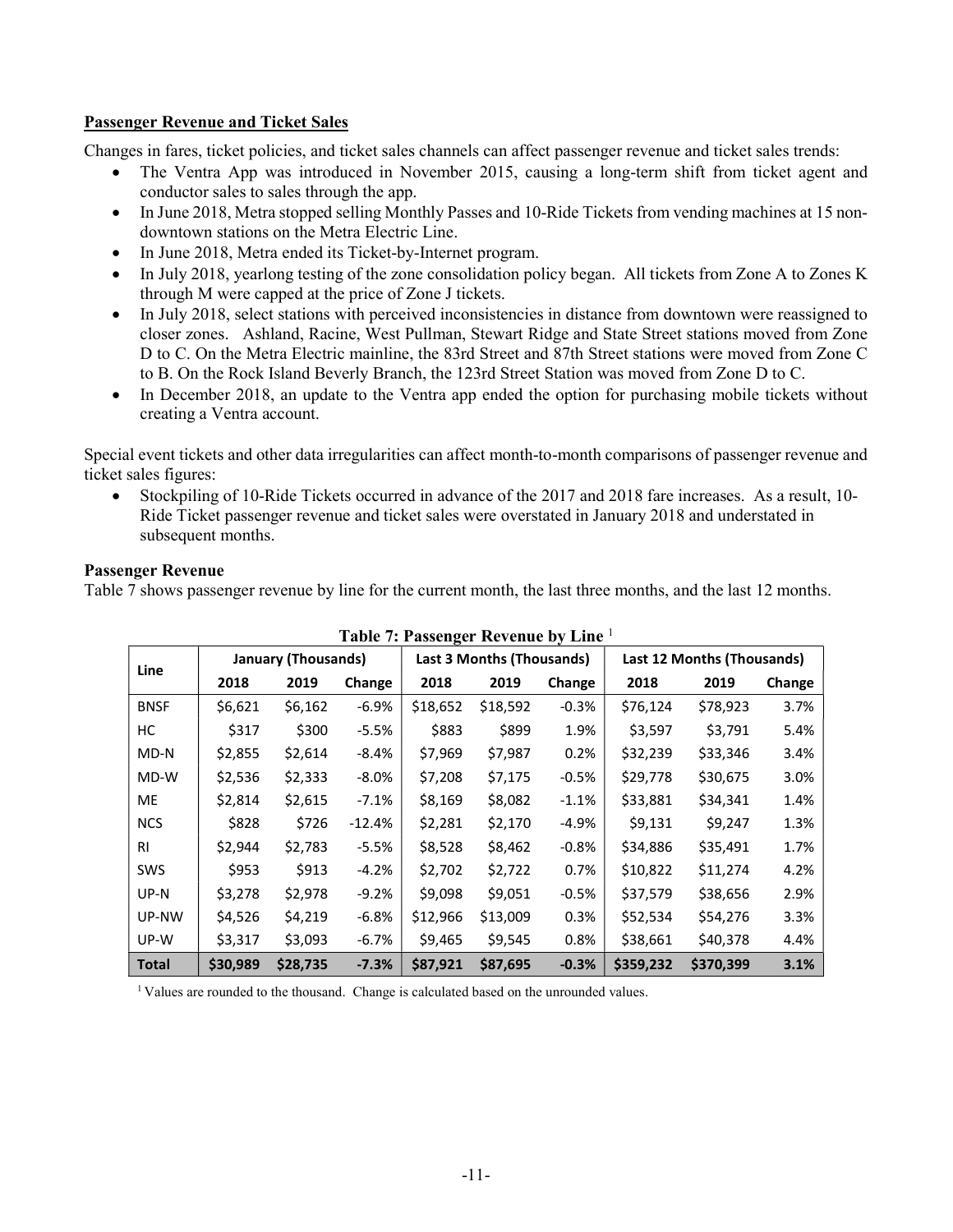Table 8 shows passenger revenue by ticket type for the current month, the last three months, and the last 12 months.

|                       |          |          | Table 8: Passenger Revenue Dy |                           |              | <b>TICKEL TADE</b> |          |         |              |              |
|-----------------------|----------|----------|-------------------------------|---------------------------|--------------|--------------------|----------|---------|--------------|--------------|
|                       |          |          | <b>January (Thousands)</b>    | Last 3 Months (Thousands) |              |                    |          |         |              |              |
| <b>Ticket Type</b>    |          |          |                               | <b>Share</b>              | <b>Share</b> |                    |          |         | <b>Share</b> | <b>Share</b> |
|                       | 2018     | 2019     | Change                        | 2018                      | 2019         | 2018               | 2019     | Change  | 2018         | 2019         |
| <b>Monthly Pass</b>   | \$15,191 | \$15,536 | 2.3%                          | 48.9%                     | 54.0%        | \$44,793           | \$45,841 | 2.3%    | 51.0%        | 52.3%        |
| 10-Ride Ticket        | \$11,438 | \$8,700  | $-23.9%$                      | 36.8%                     | 30.3%        | \$27,964           | \$25,710 | $-8.1%$ | 31.8%        | 29.3%        |
| One-Way Ticket        | \$3,791  | \$3,914  | 3.2%                          | 12.2%                     | 13.6%        | \$12,582           | \$13,533 | 7.6%    | 14.3%        | 15.4%        |
| <b>Weekend Pass</b>   | \$624    | \$603    | $-3.4%$                       | 2.0%                      | 2.1%         | \$2,566            | \$2,591  | 1.0%    | 2.9%         | 3.0%         |
| <b>Special Passes</b> | \$0      |          |                               | 0.0%                      | 0.0%         | \$0                |          |         | 0.0%         | 0.0%         |
| Total $2$             | \$31,044 | \$28,752 | $-7.4%$                       |                           |              | \$87,905           | \$87,675 | $-0.3%$ |              |              |

Table 8: Passenger Revenue by Ticket Type <sup>1</sup>

|                       | Last 12 Months (Thousands) |           |         |              |              |  |  |  |  |
|-----------------------|----------------------------|-----------|---------|--------------|--------------|--|--|--|--|
| <b>Ticket Type</b>    |                            |           |         | <b>Share</b> | <b>Share</b> |  |  |  |  |
|                       | 2018                       | 2019      | Change  | 2018         | 2019         |  |  |  |  |
| <b>Monthly Pass</b>   | \$189,777                  | \$193,622 | 2.0%    | 52.8%        | 52.2%        |  |  |  |  |
| 10-Ride Ticket        | \$102,236                  | \$105,815 | 3.5%    | 28.4%        | 28.5%        |  |  |  |  |
| One-Way Ticket        | \$55,598                   | \$59,740  | 7.5%    | 15.5%        | 16.1%        |  |  |  |  |
| <b>Weekend Pass</b>   | \$11,330                   | \$11,025  | $-2.7%$ | 3.2%         | 3.0%         |  |  |  |  |
| <b>Special Passes</b> | \$471                      | \$469     | $-0.5%$ | 0.1%         | 0.1%         |  |  |  |  |
| Total $2$             | \$359,411                  | \$370.671 | 3.1%    |              |              |  |  |  |  |

<sup>1</sup> Values are rounded to the thousand. Change and share are calculated based on the unrounded values.

<sup>2</sup> Passenger revenue totals differ from those presented in other tables in this report, due to adjustments made for group sales, marketing sales, and refunds.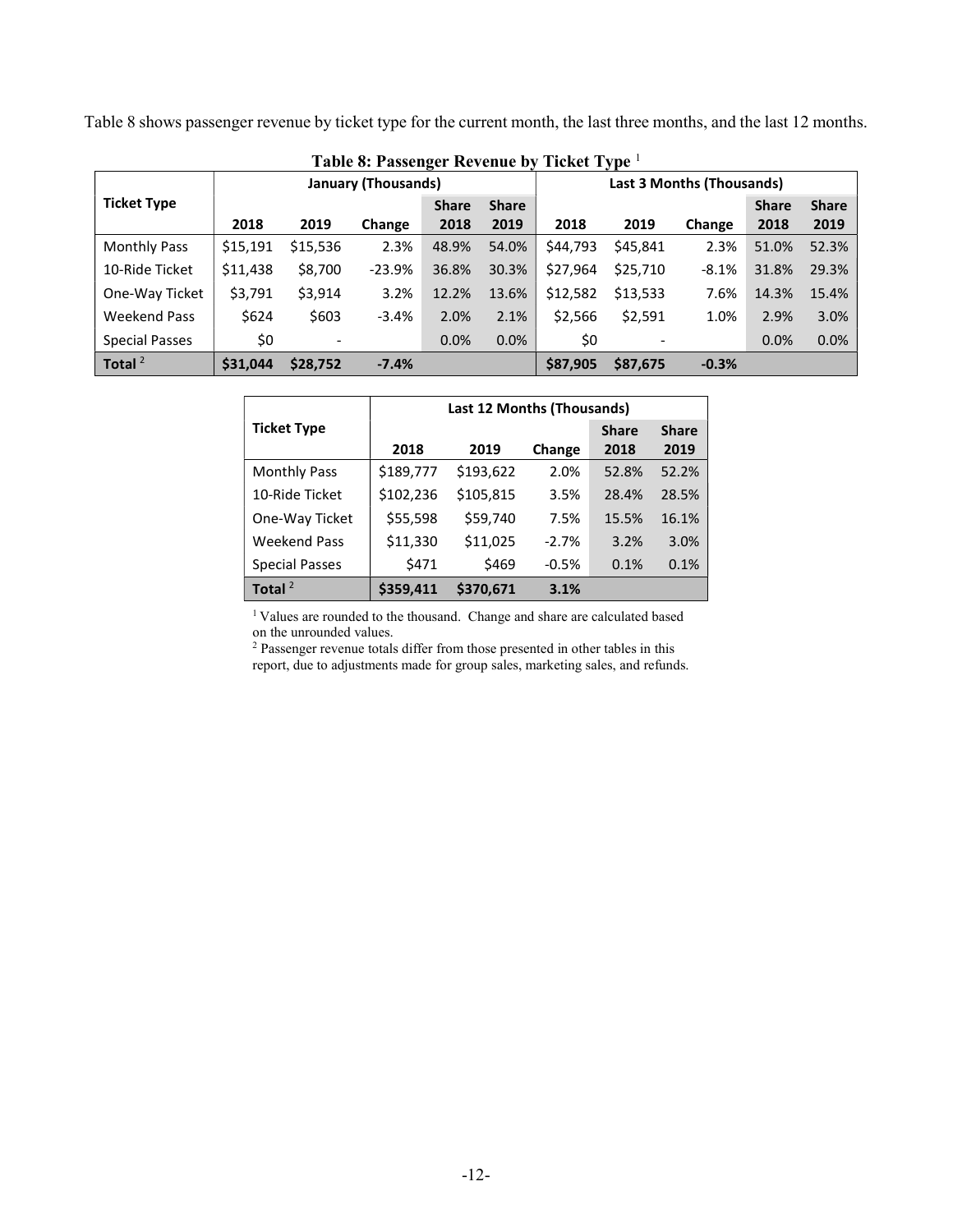Table 9 shows passenger revenue by ticket type and sales channel for the current month 2018 and 2019.

|                         |          |          | <b>Monthly Pass (Thousands)</b>   |                      |                      | 10-Ride Ticket (Thousands) |         |                                                     |                      |                      |
|-------------------------|----------|----------|-----------------------------------|----------------------|----------------------|----------------------------|---------|-----------------------------------------------------|----------------------|----------------------|
| <b>Sales Channel</b>    | 2018     | 2019     | Change                            | <b>Share</b><br>2018 | <b>Share</b><br>2019 | 2018                       | 2019    | Change                                              | <b>Share</b><br>2018 | <b>Share</b><br>2019 |
| <b>Commuter Benefit</b> | \$4,991  | \$4,980  | $-0.2%$                           | 32.9%                | 32.1%                | \$659                      | \$632   | $-4.1%$                                             | 5.8%                 | 7.3%                 |
| Conductor               |          |          |                                   | 0.0%                 | 0.0%                 |                            |         |                                                     | 0.0%                 | 0.0%                 |
| Internet                | \$484    |          | $-100%$                           | 3.2%                 | 0.0%                 | \$110                      |         | $-100%$                                             | 1.0%                 | 0.0%                 |
| Ticket Agent            | \$4,663  | \$4,868  | 4.4%                              | 30.7%                | 31.3%                | \$3,809                    | \$2,241 | $-41.2%$                                            | 33.3%                | 25.8%                |
| <b>Vending Machine</b>  | \$572    | \$497    | $-13.1%$                          | 3.8%                 | 3.2%                 | \$386                      | \$346   | $-10.3%$                                            | 3.4%                 | 4.0%                 |
| Ventra App              | \$4,481  | \$5,190  | 15.8%                             | 29.5%                | 33.4%                | \$6,475                    | \$5,481 | $-15.3%$                                            | 56.6%                | 63.0%                |
| <b>Total</b>            | \$15,191 | \$15,536 | 2.3%                              |                      |                      | \$11,438                   | \$8,700 | $-23.9%$                                            |                      |                      |
|                         |          |          |                                   |                      |                      |                            |         |                                                     |                      |                      |
|                         |          |          | <b>One-Way Ticket (Thousands)</b> |                      |                      |                            |         | <b>Weekend, Special, Ravinia Passes (Thousands)</b> |                      |                      |
| <b>Sales Channel</b>    | 2018     | 2019     | Change                            | <b>Share</b><br>2018 | <b>Share</b><br>2019 | 2018                       | 2019    | Change                                              | <b>Share</b><br>2018 | <b>Share</b><br>2019 |
| Commuter Benefit        |          |          |                                   | 0.0%                 | 0.0%                 |                            |         |                                                     | 0.0%                 | 0.0%                 |
| Conductor               | \$864    | \$761    | $-11.9%$                          | 22.8%                | 19.5%                | \$353                      | \$341   | $-3.4%$                                             | 56.5%                | 56.5%                |
| Internet                |          |          |                                   | 0.0%                 | 0.0%                 |                            |         |                                                     | 0.0%                 | 0.0%                 |
| <b>Ticket Agent</b>     | \$1,110  | \$997    | $-10.2%$                          | 29.3%                | 25.5%                | \$72                       | \$53    | $-26.7%$                                            | 11.5%                | 8.7%                 |
| <b>Vending Machine</b>  | \$122    | \$118    | $-3.7%$                           | 3.2%                 | 3.0%                 | \$15                       | \$15    | $-3.2%$                                             | 2.4%                 | 2.4%                 |
| Ventra App              | \$1,695  | \$2,038  | 20.2%                             | 44.7%                | 52.1%                | \$184                      | \$195   | 5.6%                                                | 29.5%                | 32.3%                |

Table 9: Passenger Revenue by Ticket Type and Sales Channel (Current Month)<sup>1</sup>

|                         | <b>All Ticket Types (Thousands)</b> |          |          |              |              |  |  |  |  |
|-------------------------|-------------------------------------|----------|----------|--------------|--------------|--|--|--|--|
| <b>Sales Channel</b>    |                                     |          |          | <b>Share</b> | <b>Share</b> |  |  |  |  |
|                         | 2018                                | 2019     | Change   | 2018         | 2019         |  |  |  |  |
| <b>Commuter Benefit</b> | \$5,650                             | \$5,612  | $-0.7%$  | 18.2%        | 19.5%        |  |  |  |  |
| Conductor               | \$1,216                             | \$1,102  | $-9.4%$  | 3.9%         | 3.8%         |  |  |  |  |
| Internet                | \$594                               |          | $-100%$  | 1.9%         | 0.0%         |  |  |  |  |
| <b>Ticket Agent</b>     | \$9,654                             | \$8,159  | $-15.5%$ | 31.1%        | 28.4%        |  |  |  |  |
| <b>Vending Machine</b>  | \$1,095                             | \$975    | $-10.9%$ | 3.5%         | 3.4%         |  |  |  |  |
| Ventra App              | \$12,835                            | \$12,904 | 0.5%     | 41.3%        | 44.9%        |  |  |  |  |
| Total $^2$              | \$31,044                            | \$28,752 | $-7.4%$  |              |              |  |  |  |  |

<sup>1</sup> Values are rounded to the thousand. Change and share are calculated based on the unrounded values.

<sup>2</sup> Passenger revenue totals differ from those presented in other tables in this report, due to adjustments made for group sales, marketing sales, and refunds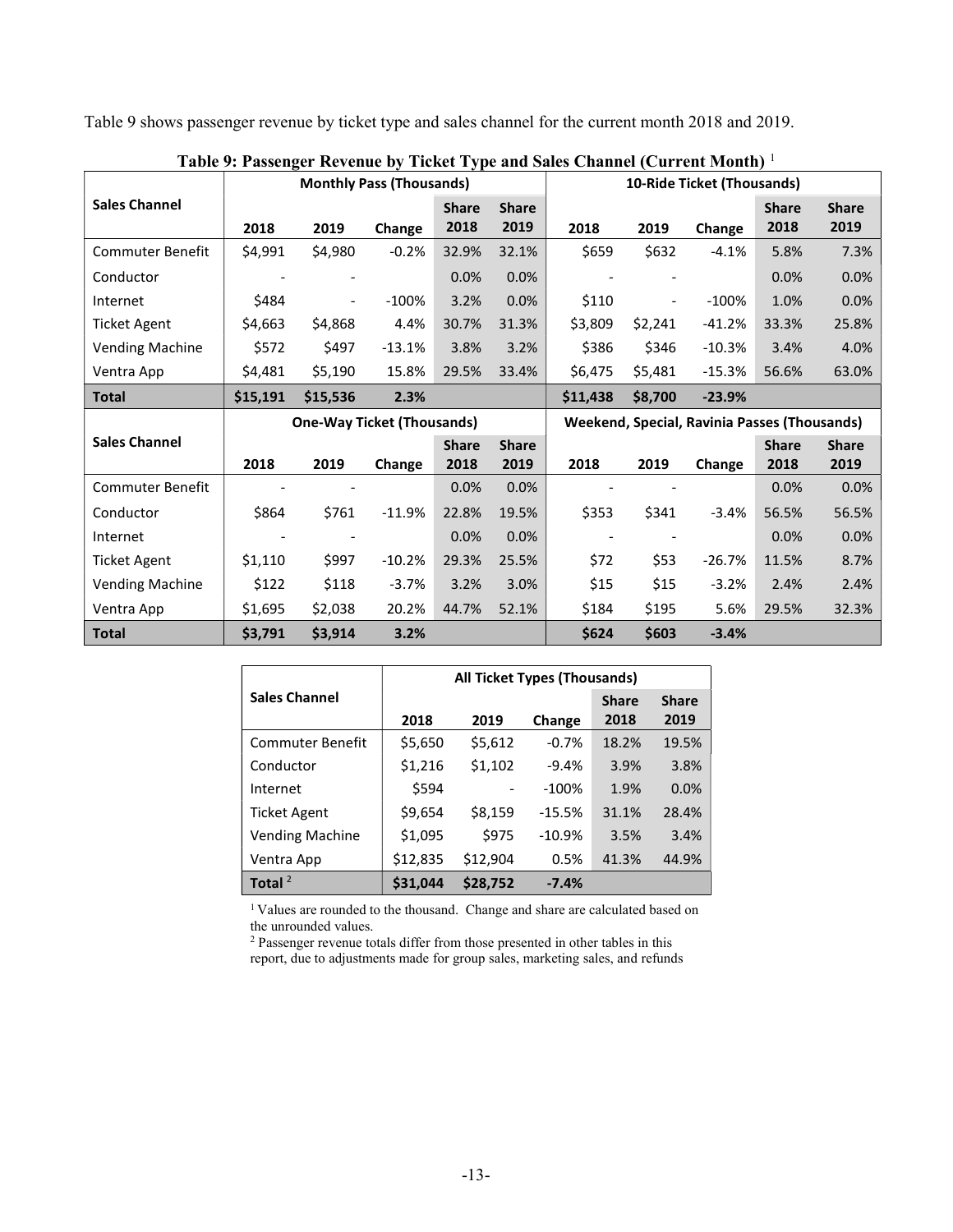## Ticket Sales

Table 10 shows ticket sales by ticket type for the current month, the last three months, and the last 12 months. Monthly Pass sales decreased by 3.0 percent in the current month compared to the previous year, and 10-Ride Ticket sales decreased by 31.1 percent in the same period.

| Table 10: Ticket Sales by Ticket Type 1 |                     |                          |          |              |              |       |                           |          |              |              |  |
|-----------------------------------------|---------------------|--------------------------|----------|--------------|--------------|-------|---------------------------|----------|--------------|--------------|--|
|                                         | January (Thousands) |                          |          |              |              |       | Last 3 Months (Thousands) |          |              |              |  |
| <b>Ticket Type</b>                      |                     |                          |          | <b>Share</b> | <b>Share</b> |       |                           |          | <b>Share</b> | <b>Share</b> |  |
|                                         | 2018                | 2019                     | Change   | 2018         | 2019         | 2018  | 2019                      | Change   | 2018         | 2019         |  |
| <b>Monthly Pass</b>                     | 85                  | 83                       | $-3.0%$  | 8.5%         | 9.1%         | 252   | 244                       | $-2.9%$  | 8.0%         | 7.9%         |  |
| 10-Ride Ticket                          | 212                 | 146                      | $-31.1%$ | 21.2%        | 16.0%        | 517   | 431                       | $-16.6%$ | 16.4%        | 14.0%        |  |
| One-Way Ticket                          | 625                 | 623                      | $-0.3%$  | 62.5%        | 68.3%        | 2,066 | 2.146                     | 3.9%     | 65.5%        | 69.6%        |  |
| <b>Weekend Pass</b>                     | 78                  | 60                       | $-22.6%$ | 7.8%         | 6.6%         | 321   | 259                       | $-19.2%$ | 10.2%        | 8.4%         |  |
| <b>Special Passes</b>                   | 0                   | $\overline{\phantom{a}}$ | $-100%$  | 0.0%         | 0.0%         | 0     | $\overline{\phantom{0}}$  | $-100%$  | 0.0%         | 0.0%         |  |
| <b>Total</b>                            | 1.000               | 912                      | $-8.8%$  |              |              | 3.156 | 3.081                     | $-2.4%$  |              |              |  |

|                       |        | <b>Last 12 Months (Thousands)</b> |          |              |              |  |  |  |  |  |
|-----------------------|--------|-----------------------------------|----------|--------------|--------------|--|--|--|--|--|
| <b>Ticket Type</b>    |        |                                   |          | <b>Share</b> | <b>Share</b> |  |  |  |  |  |
|                       | 2018   | 2019                              | Change   | 2018         | 2019         |  |  |  |  |  |
| <b>Monthly Pass</b>   | 1,066  | 1,030                             | $-3.3%$  | 7.8%         | 7.7%         |  |  |  |  |  |
| 10-Ride Ticket        | 1,892  | 1,778                             | $-6.0%$  | 13.9%        | 13.2%        |  |  |  |  |  |
| One-Way Ticket        | 9,198  | 9,510                             | 3.4%     | 67.5%        | 70.7%        |  |  |  |  |  |
| <b>Weekend Pass</b>   | 1,410  | 1,103                             | $-21.8%$ | 10.4%        | 8.2%         |  |  |  |  |  |
| <b>Special Passes</b> | 53     | 40                                | $-25.6%$ | 0.4%         | 0.3%         |  |  |  |  |  |
| Total                 | 13,618 | 13,460                            | $-1.2%$  |              |              |  |  |  |  |  |

<sup>1</sup> Values are rounded to the thousand. Change and share are calculated based on the unrounded values.

Tables 11 details ticket sales by line and ticket type.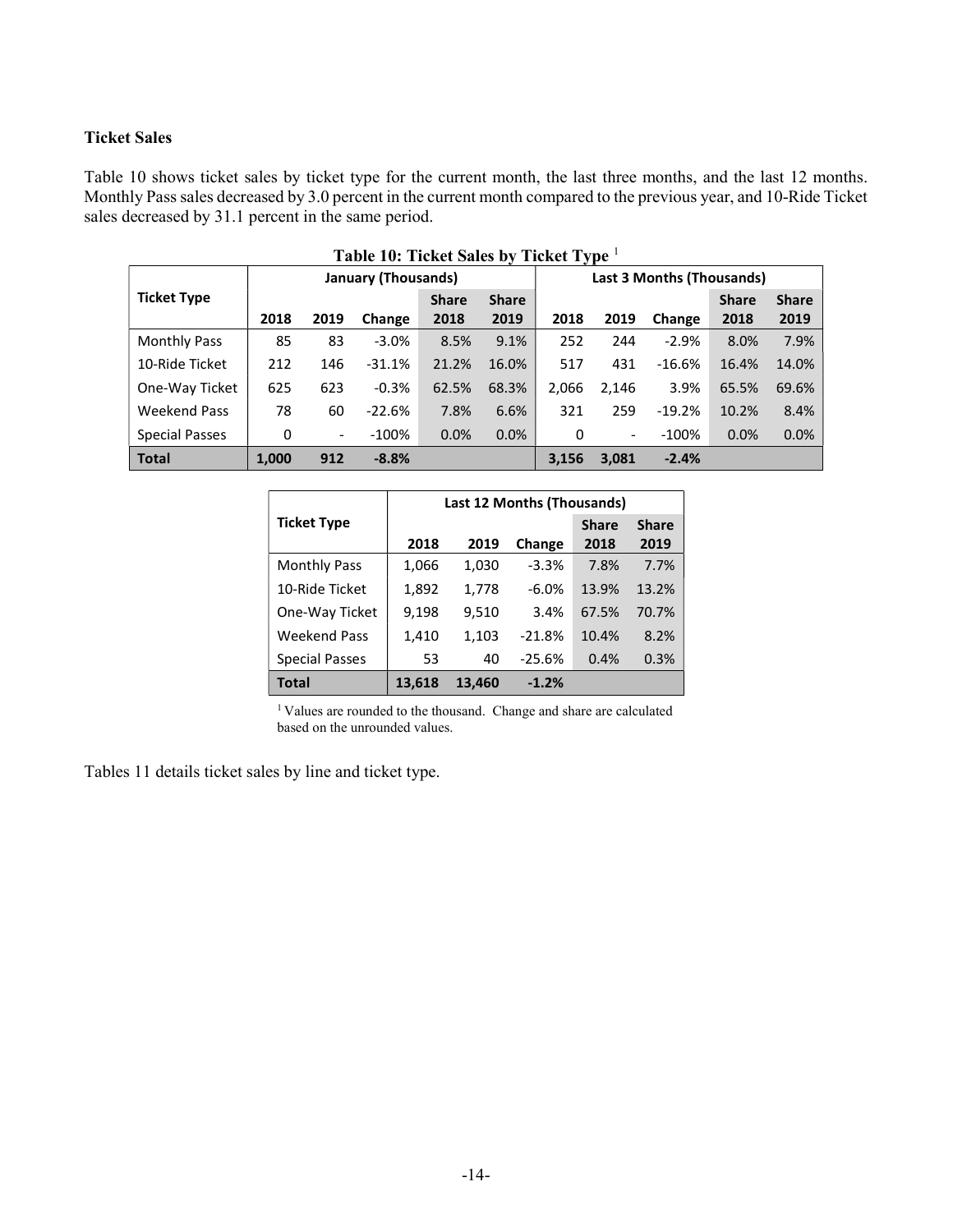|                | <b>Monthly Pass</b>                                 |         |          | 10-Ride Ticket |                                                     |                                   |          |  |
|----------------|-----------------------------------------------------|---------|----------|----------------|-----------------------------------------------------|-----------------------------------|----------|--|
| Line           | 2018                                                | 2019    | Change   | Line           | 2018                                                | 2019                              | Change   |  |
| <b>BNSF</b>    | 19,141                                              | 18,356  | $-4.1%$  | <b>BNSF</b>    | 42,974                                              | 30,551                            | $-28.9%$ |  |
| HC             | 1,017                                               | 974     | $-4.2%$  | HC             | 1,645                                               | 1,219                             | $-25.9%$ |  |
| $MD-N$         | 6,633                                               | 6,539   | $-1.4%$  | $MD-N$         | 22,178                                              | 15,194                            | $-31.5%$ |  |
| MD-W           | 6,825                                               | 6,628   | $-2.9%$  | MD-W           | 14,881                                              | 9,886                             | $-33.6%$ |  |
| ME             | 8,287                                               | 8,061   | $-2.7%$  | ME             | 18,738                                              | 12,346                            | $-34.1%$ |  |
| <b>NCS</b>     | 1,992                                               | 1,886   | $-5.3%$  | <b>NCS</b>     | 5,034                                               | 3,241                             | $-35.6%$ |  |
| R <sub>l</sub> | 9,697                                               | 9,537   | $-1.6%$  | R <sub>l</sub> | 16,522                                              | 11,076                            | $-33.0%$ |  |
| SWS            | 3,291                                               | 3,141   | $-4.6%$  | SWS            | 5,563                                               | 4,215                             | $-24.2%$ |  |
| UP-N           | 7,915                                               | 7,671   | $-3.1%$  | $UP-N$         | 32,114                                              | 21,915                            | $-31.8%$ |  |
| UP-NW          | 11,586                                              | 11,355  | $-2.0%$  | UP-NW          | 29,519                                              | 20,302                            | $-31.2%$ |  |
| UP-W           | 8,880                                               | 8,575   | $-3.4%$  | UP-W           | 22,638                                              | 16,026                            | $-29.2%$ |  |
| <b>Total</b>   | 85,264                                              | 82,723  | $-3.0%$  | <b>Total</b>   | 211,806                                             | 145,971                           | $-31.1%$ |  |
|                | <b>One-Way Ticket (Mobile &amp; Station)</b>        |         |          |                |                                                     | <b>One-Way Ticket (Conductor)</b> |          |  |
| Line           | 2018                                                | 2019    | Change   | Line           | 2018                                                | 2019                              | Change   |  |
| <b>BNSF</b>    | 81,191                                              | 82,928  | 2.1%     | <b>BNSF</b>    | 15,521                                              | 12,575                            | $-19.0%$ |  |
| HC             | 2,623                                               | 2,693   | 2.7%     | HC             | 336                                                 | 334                               | $-0.6%$  |  |
| $MD-N$         | 42,369                                              | 45,876  | 8.3%     | $MD-N$         | 15,155                                              | 12,867                            | $-15.1%$ |  |
| MD-W           | 41,558                                              | 42,139  | 1.4%     | MD-W           | 15,784                                              | 13,018                            | $-17.5%$ |  |
| ME             | 68,324                                              | 69,671  | 2.0%     | ME             | 22,298                                              | 18,027                            | $-19.2%$ |  |
| <b>NCS</b>     | 8,277                                               | 8,902   | 7.6%     | <b>NCS</b>     | 5,091                                               | 4,102                             | $-19.4%$ |  |
| R <sub>l</sub> | 43,855                                              | 43,359  | $-1.1%$  | RI             | 12,457                                              | 10,182                            | $-18.3%$ |  |
| SWS            | 11,254                                              | 11,746  | 4.4%     | SWS            | 3,295                                               | 2,769                             | $-16.0%$ |  |
| UP-N           | 55,859                                              | 61,320  | 9.8%     | UP-N           | 27,699                                              | 24,421                            | $-11.8%$ |  |
| UP-NW          | 65,069                                              | 70,143  | 7.8%     | UP-NW          | 20,904                                              | 20,157                            | $-3.6%$  |  |
| UP-W           | 50,313                                              | 52,484  | 4.3%     | UP-W           | 15,311                                              | 13,078                            | $-14.6%$ |  |
| <b>Total</b>   | 470,692                                             | 491,261 | 4.4%     | <b>Total</b>   | 153,851                                             | 131,530                           | $-14.5%$ |  |
|                | Weekend, Special, Ravinia Passes (Mobile & Station) |         |          |                | <b>Weekend, Special, Ravinia Passes (Conductor)</b> |                                   |          |  |
| Line           | 2018                                                | 2019    | Change   | Line           | 2018                                                | 2019                              | Change   |  |
| <b>BNSF</b>    | 6,896                                               | 5,385   | $-21.9%$ | <b>BNSF</b>    | 5,444                                               | 4,204                             | $-22.8%$ |  |
| HC             |                                                     |         |          | HC             |                                                     |                                   |          |  |
| $MD-N$         | 4,256                                               | 2,844   | $-33.2%$ | $MD-N$         | 5,829                                               | 4,176                             | $-28.4%$ |  |
| $MD-W$         | 3,041                                               | 2,612   | $-14.1%$ | MD-W           | 4,741                                               | 3,921                             | $-17.3%$ |  |
| ME             | 3,445                                               | 2,676   | $-22.3%$ | ME             | 2,236                                               | 1,611                             | $-28.0%$ |  |
| <b>NCS</b>     | $\sim$ $-$                                          |         |          | <b>NCS</b>     |                                                     |                                   |          |  |
| RI.            | 1,906                                               | 1,566   | $-17.8%$ | RI.            | 3,395                                               | 2,372                             | $-30.1%$ |  |
| SWS            | 97                                                  | 76      | $-21.6%$ | SWS            | 159                                                 | 153                               | $-3.8%$  |  |
| UP-N           | 3,817                                               | 2,763   | $-27.6%$ | $UP-N$         | 6,527                                               | 4,062                             | $-37.8%$ |  |
| UP-NW          | 6,051                                               | 4,707   | $-22.2%$ | UP-NW          | 9,359                                               | 8,293                             | $-11.4%$ |  |
| UP-W           | 4,449                                               | 3,604   | $-19.0%$ | UP-W           | 6,394                                               | 5,356                             | $-16.2%$ |  |
| <b>Total</b>   | 33,958                                              | 26,233  | $-22.7%$ | <b>Total</b>   | 44,084                                              | 34,148                            | $-22.5%$ |  |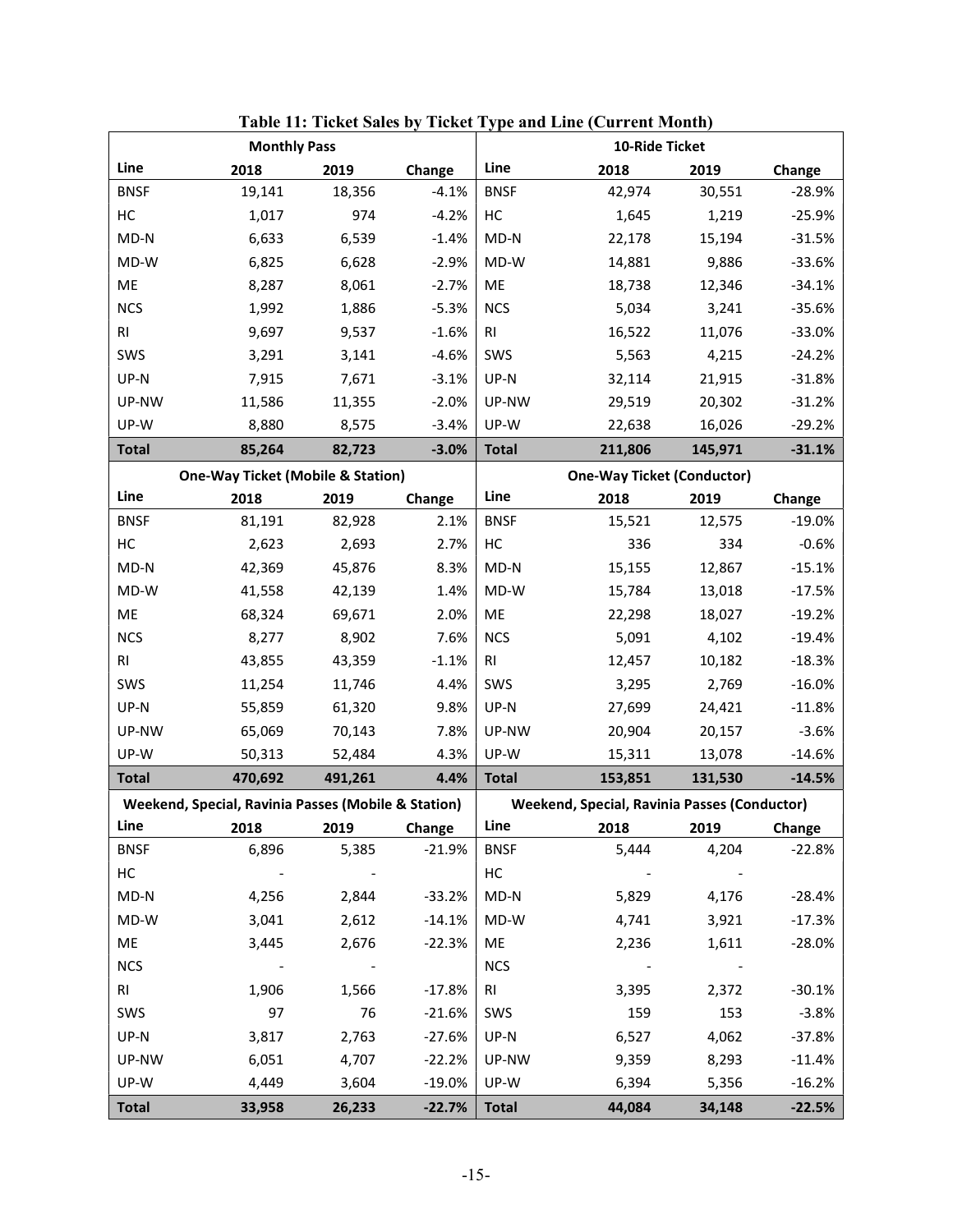Tables 12 shows ticket sales by ticket type, sales channel, and tender type for the current month 2018 and 2019. Tables 14 shows total ticket sales by sales channel and tender type for the current month 2018 and 2019.

|                         | <b>Monthly Pass (Thousands)</b> |                          |                                   |              |              |                |                          | 10-Ride Ticket (Thousands)                   |              |              |
|-------------------------|---------------------------------|--------------------------|-----------------------------------|--------------|--------------|----------------|--------------------------|----------------------------------------------|--------------|--------------|
| <b>Sales Channel</b>    |                                 |                          |                                   | <b>Share</b> | <b>Share</b> |                |                          |                                              | <b>Share</b> | <b>Share</b> |
|                         | 2018                            | 2019                     | Change                            | 2018         | 2019         | 2018           | 2019                     | Change                                       | 2018         | 2019         |
| Commuter Benefit        | 27                              | 26                       | $-5.5%$                           | 32.2%        | 31.4%        | 11             | 10                       | $-12.1%$                                     | 5.3%         | 6.8%         |
| Conductor               |                                 |                          |                                   |              |              |                |                          |                                              |              |              |
| Internet                | 3                               | $\overline{\phantom{a}}$ | $-100%$                           | 3.2%         |              | $\overline{2}$ | $\overline{\phantom{a}}$ | $-100%$                                      | 0.9%         |              |
| <b>Ticket Agent</b>     | 27                              | 26                       | $-0.9%$                           | 31.2%        | 31.9%        | 73             | 39                       | $-46.4%$                                     | 34.5%        | 26.8%        |
| Cash & Other            | 4                               | $\overline{4}$           | $-5.4%$                           |              |              | 11             | 6                        | $-47.1%$                                     |              |              |
| Credit Card             | 22                              | 22                       | $-0.1%$                           |              |              | 62             | 33                       | $-46.3%$                                     |              |              |
| <b>Vending Machine</b>  | 3                               | 3                        | $-17.0%$                          | 3.8%         | 3.3%         | $\overline{7}$ | 6                        | $-19.8%$                                     | 3.4%         | 3.9%         |
| Ventra App              | 25                              | 28                       | 9.8%                              | 29.5%        | 33.4%        | 118            | 91                       | $-23.0%$                                     | 55.9%        | 62.5%        |
| Credit Card             | 23                              | 25                       | 9.4%                              |              |              | 111            | 86                       | $-22.1%$                                     |              |              |
| Mixed & Other           | $\mathbf{1}$                    | $\mathbf{1}$             | $-2.8%$                           |              |              | $\overline{2}$ | $\mathbf{1}$             | $-56.0%$                                     |              |              |
| Ventra                  | $\mathbf{1}$                    | $\mathbf{1}$             | 39.6%                             |              |              | 6              | $\overline{4}$           | $-30.2%$                                     |              |              |
| <b>Total</b>            | 85                              | 83                       | $-3.0%$                           |              |              | 212            | 146                      | $-31.1%$                                     |              |              |
|                         |                                 |                          |                                   |              |              |                |                          |                                              |              |              |
|                         |                                 |                          | <b>One-Way Ticket (Thousands)</b> |              |              |                |                          | Weekend, Special, Ravinia Passes (Thousands) |              |              |
| <b>Sales Channel</b>    |                                 |                          |                                   | <b>Share</b> | <b>Share</b> |                |                          |                                              | <b>Share</b> | <b>Share</b> |
|                         | 2018                            | 2019                     | Change                            | 2018         | 2019         | 2018           | 2019                     | Change                                       | 2018         | 2019         |
| <b>Commuter Benefit</b> |                                 |                          |                                   |              |              | $\blacksquare$ |                          |                                              |              |              |
| Conductor               | 154                             | 132                      | $-14.5%$                          | 24.6%        | 21.1%        | 44             | 34                       | $-22.4%$                                     | 56.5%        | 56.0%        |
| Internet                |                                 |                          |                                   |              |              |                |                          |                                              |              |              |
| <b>Ticket Agent</b>     | 177                             | 153                      | $-13.2%$                          | 28.3%        | 24.6%        | 9              | 5                        | $-41.4%$                                     | 11.5%        | 8.7%         |
| Cash & Other            | 105                             | 87                       | $-16.7%$                          |              |              | 5              | $\overline{3}$           | $-44.8%$                                     |              |              |
| Credit Card             | 72                              | 66                       | $-8.0%$                           |              |              | $\overline{4}$ | 3                        | $-37.4%$                                     |              |              |
| <b>Vending Machine</b>  | 20                              | 18                       | $-8.2%$                           | 3.2%         | 2.9%         | $\overline{2}$ | $\mathbf{1}$             | $-22.5%$                                     | 2.4%         | 2.4%         |
| Ventra App              | 274                             | 320                      | 16.6%                             | 43.9%        | 51.3%        | 23             | 20                       | $-13.1%$                                     | 29.6%        | 32.9%        |
| Credit Card             | 243                             | 290                      | 19.6%                             |              |              | 21             | 19                       | $-10.2%$                                     |              |              |
| Mixed & Other           | 3                               | $\overline{2}$           | $-34.8%$                          |              |              | $\mathbf 0$    | 0                        | $-49.5%$                                     |              |              |
| Ventra                  | 29                              | 28                       | $-4.1%$                           |              |              | $\overline{2}$ | $\mathbf{1}$             | $-41.0%$                                     |              |              |

Table 12: Ticket Sales by Ticket Type, Sales Channel, and Tender Type (Current Month) <sup>1</sup>

<sup>1</sup> Values are rounded to the thousand. Change and share are calculated based on the unrounded values.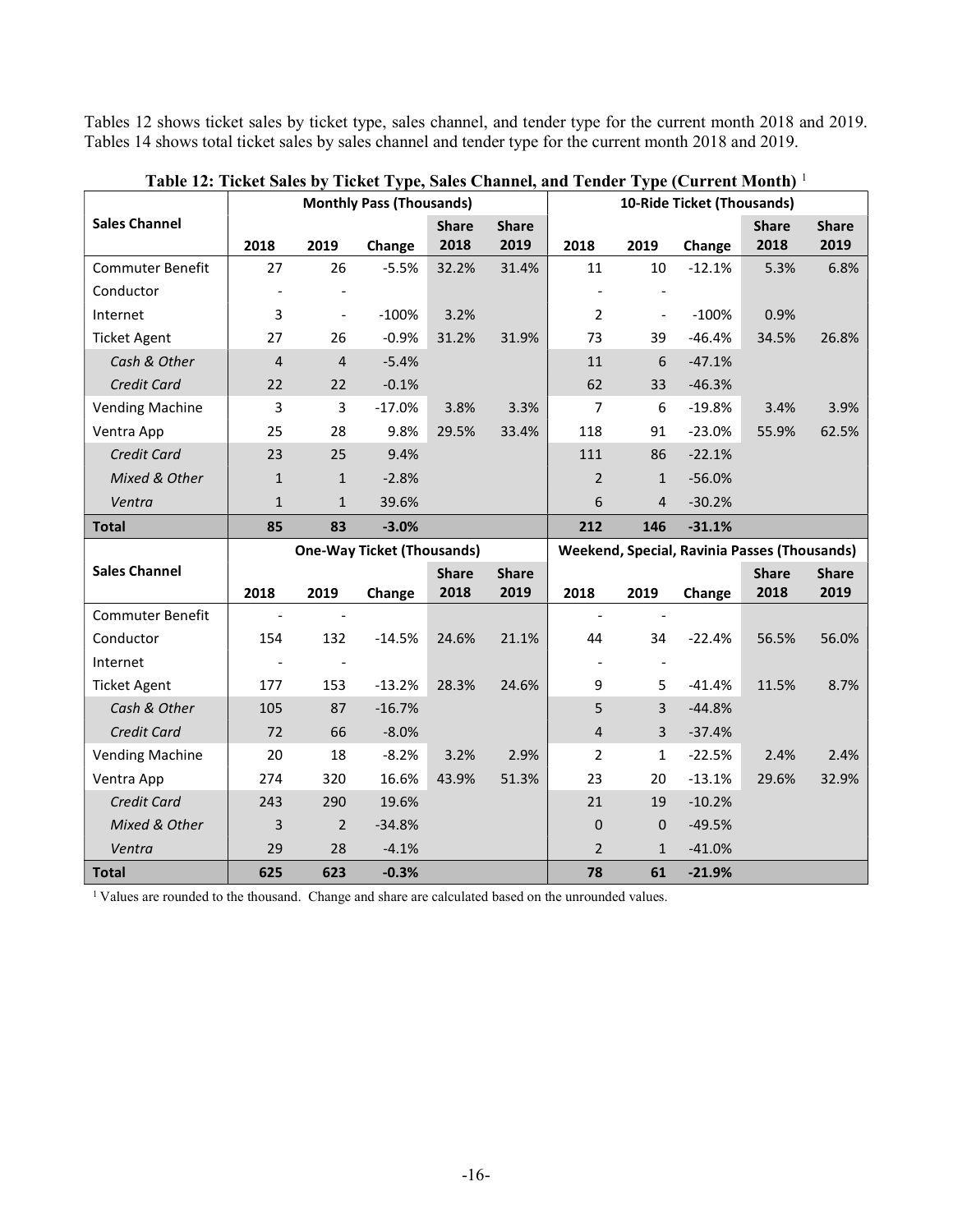|                        |       | <b>All Ticket Types (Thousands)</b> |          |              |              |
|------------------------|-------|-------------------------------------|----------|--------------|--------------|
| <b>Sales Channel</b>   |       |                                     |          | <b>Share</b> | <b>Share</b> |
|                        | 2018  | 2019                                | Change   | 2018         | 2019         |
| Commuter Benefit       | 39    | 36                                  | $-7.4%$  | 3.9%         | 3.9%         |
| Conductor              | 198   | 166                                 | $-16.3%$ | 19.8%        | 18.2%        |
| Internet               | 5     |                                     | $-100\%$ | 0.5%         |              |
| <b>Ticket Agent</b>    | 285   | 224                                 | $-21.4%$ | 28.6%        | 24.6%        |
| Cash & Other           | 125   | 100                                 | $-20.1%$ |              |              |
| Credit Card            | 161   | 125                                 | $-22.5%$ |              |              |
| <b>Vending Machine</b> | 32    | 28                                  | $-12.5%$ | 3.2%         | 3.1%         |
| Ventra App             | 441   | 458                                 | 4.0%     | 44.1%        | 50.2%        |
| Credit Card            | 398   | 421                                 | 5.8%     |              |              |
| Mixed & Other          | 6     | 4                                   | $-35.7%$ |              |              |
| Ventra                 | 37    | 34                                  | $-9.0%$  |              |              |
| Total                  | 1,000 | 912                                 | $-8.7%$  |              |              |

Table 14: Total Ticket Sales by Sales Channel and Tender Type (Current Month)<sup>1</sup>

<sup>1</sup> Values are rounded to the thousand. Change and share are calculated based on the unrounded values.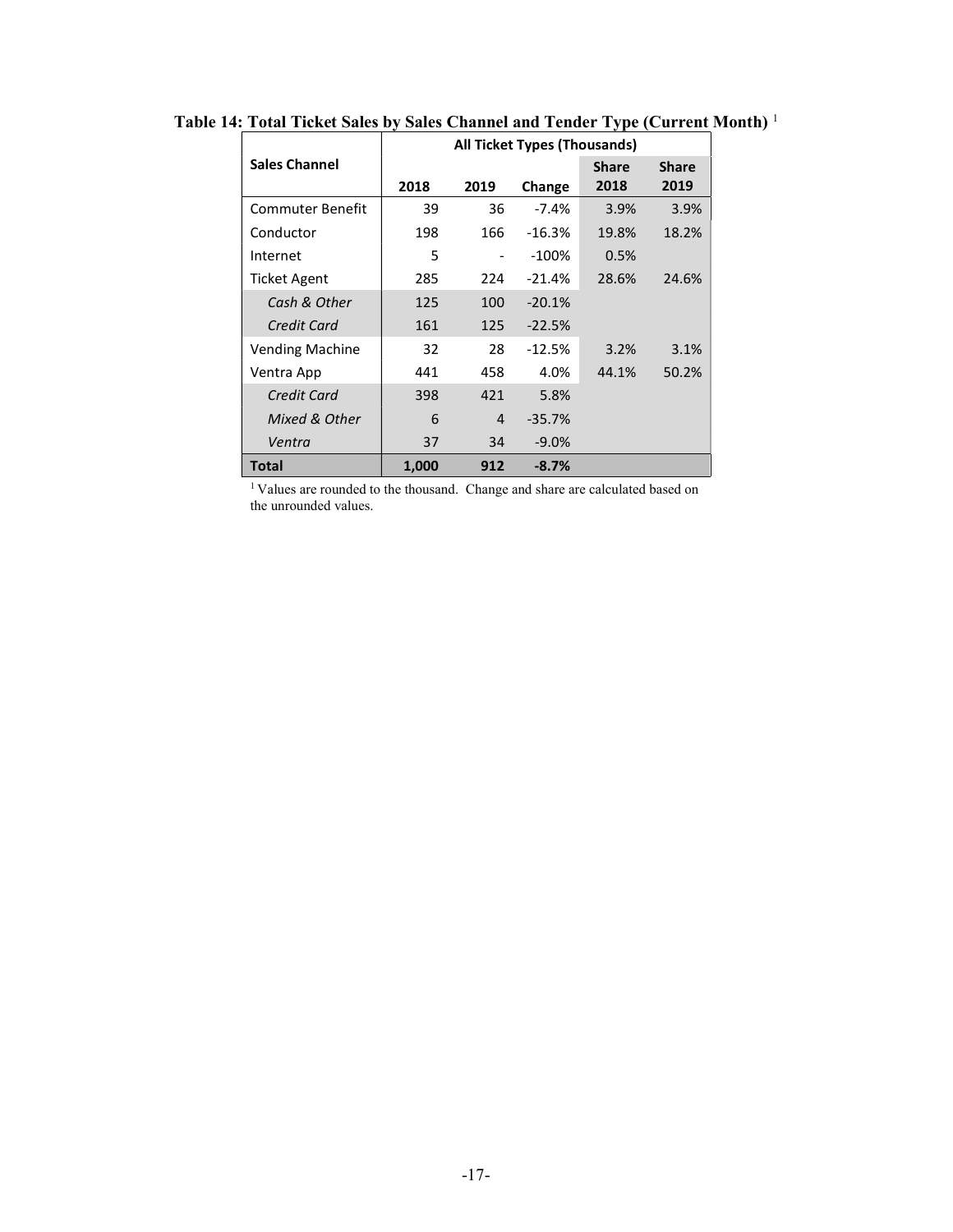#### Link-Up and PlusBus Sales

Sales of CTA Link-Up passes decreased by 8.2 percent in the current month compared to the previous year, and sales of Pace PlusBus passes decreased by 10.2 percent in the same period. Table 16 shows Link-Up and PlusBus sales by month for 2018 and 2019.

|                      |         |                | Table To: Ellin Op and I laspus bales |                |         |                              |                     |                |
|----------------------|---------|----------------|---------------------------------------|----------------|---------|------------------------------|---------------------|----------------|
| <b>Month</b>         | 2018    |                | 2019                                  |                | Change  |                              | Mobile Share (2019) |                |
|                      | Link-Up | <b>PlusBus</b> | Link-Up                               | <b>PlusBus</b> | Link-Up | <b>PlusBus</b>               | Link-Up             | <b>PlusBus</b> |
| Jan                  | 3,090   | 1,177          | 2,836                                 | 1,057          | $-8.2%$ | $-10.2%$                     | 27.5%               | 23.4%          |
| Feb                  | 3,120   | 1,155          |                                       |                |         | $\overline{\phantom{0}}$     |                     |                |
| Mar                  | 3,109   | 1,188          |                                       |                |         | $\qquad \qquad \blacksquare$ |                     |                |
| Apr                  | 3,051   | 1,148          |                                       |                |         | $\qquad \qquad \blacksquare$ |                     |                |
| May                  | 2,964   | 1,107          |                                       |                |         | $\overline{\phantom{0}}$     |                     |                |
| Jun                  | 2,908   | 1,068          |                                       |                |         | $\overline{\phantom{0}}$     |                     |                |
| Jul                  | 2,812   | 1,038          |                                       |                |         | $\overline{\phantom{0}}$     |                     |                |
| Aug                  | 2,820   | 1,060          |                                       |                |         | $\overline{\phantom{a}}$     |                     |                |
| Sep                  | 2,798   | 1,063          |                                       |                |         | $\overline{\phantom{0}}$     |                     |                |
| Oct                  | 2,899   | 1,111          |                                       |                |         | -                            |                     |                |
| Nov                  | 2,925   | 1,070          |                                       |                |         | $\overline{\phantom{0}}$     |                     |                |
| <b>Dec</b>           | 2,699   | 922            |                                       |                |         | $\overline{\phantom{0}}$     |                     |                |
| <b>Last 3 Months</b> | 8,988   | 3,472          | 8,460                                 | 3,049          | $-5.9%$ | $-12.2%$                     | 28.1%               | 23.5%          |
| Last 12 Months       | 36,710  | 14,354         | 34,941                                | 12,987         | $-4.8%$ | $-9.5%$                      | 25.3%               | 21.0%          |

Table 16: Link-Up and PlusBus Sales